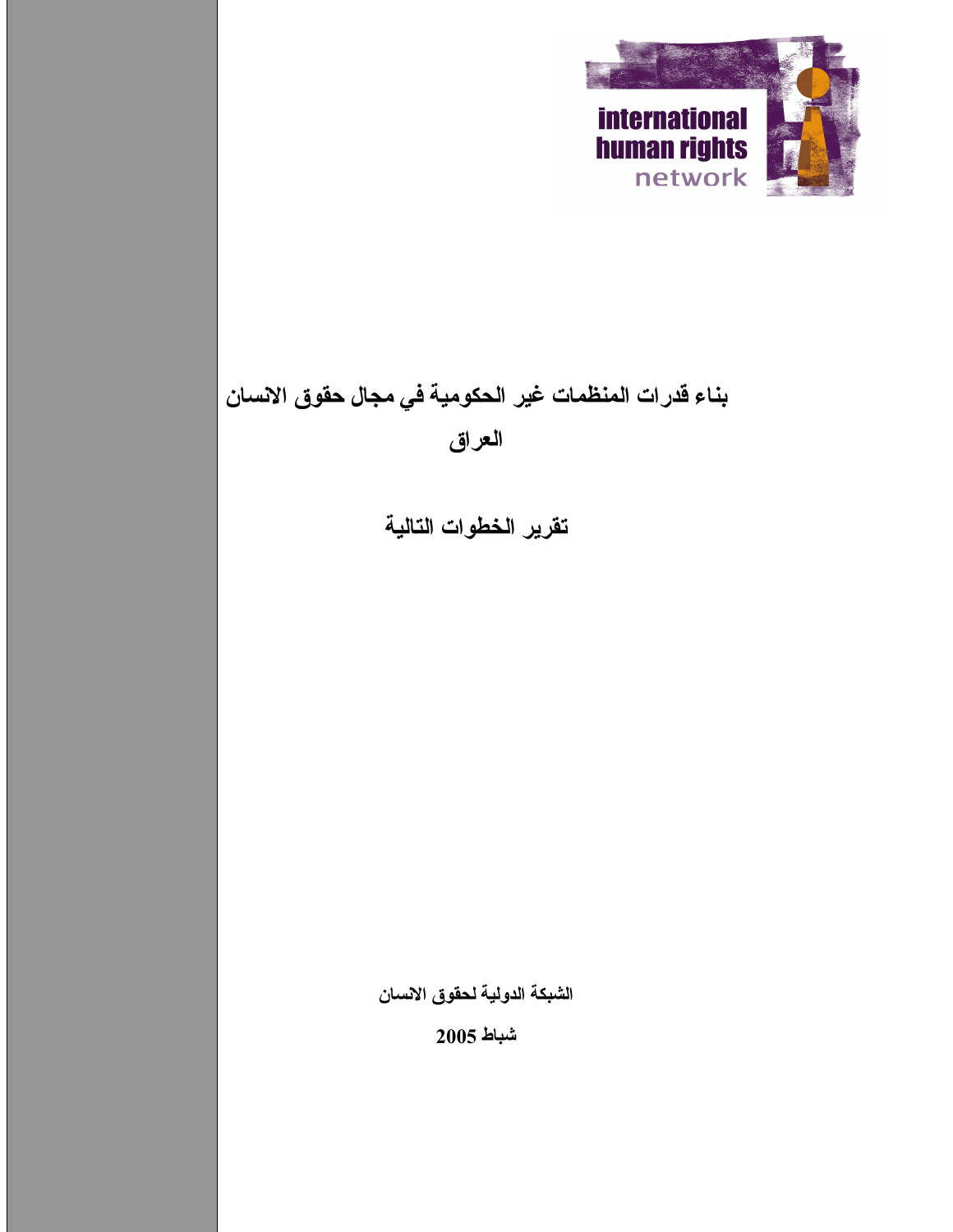#### الملخص التنفيذ*ي*

هذا التقرير الذي أعدته الشبكة الدولية لحقوق الانسان كتب حول برنامج بناء قدرات وتقييم احتياجات تم نتفيذه في ديسمبر (كانون الأول) 2004 في عمان مع مدافعين عن حقوق الانسان في العراق من مختلف القطاعات (من الناشطين الافر اد ومن أعضاء المنظمات غير الحكومية).

يبين هذا التقرير النتائج والتوصيات التي نشأت عن عملية النقاش في عمان. ورغم أنه أعد لوز ارة التنمية الدولية في المملكة المتحدة بصفتها الممول لبرنامج عمان، فقد كتب أيضا مع أخذ الجهات الفاعلة الأخرى بالاعتبار ٍ وهذا لا يشمل فقط المانحين أو المنفذين المنخرطين في دعم منظمات حقوق الانسان غير الحكومية في العراق، وإنما يهدف الى المساهمة في نقاش أوسع فيما بين المنظمات غير الحكومية العر اقية بخصوص مساهماتها الخاصنة في نطوير ٍ قدر اتها ِ

ان الدعم لبناء القدرات في مجال حقوق الانسان للمنظمات غير الحكومية في العراق مطلوب ومتوقع من المانحين المتعددي الاطراف والثنائيي الاطراف وكذلك من مجتمع حقوق الانسان الاقليمي والدولمي. ومع ذلك، وحتى يحقق هذا الدعم تأثيرًا ايجابيا ويعطى نتائج مستدامة، فلا بد من تطبيق الدروس الرئيسة المستفادة من أوضاع مماثلة في أماكن أخرى.

يبين النقرير العملية التي بموجبها تم اختيار مدافعين عن حقوق الانسان في العراق من مختلف القطاعات للمشاركة في برنامج عمان، كما يحدد الخصائص الرئيسة للإطار الذي يعملون ضمنه وقد صممت النوصيات للتصدي للاحتياجات الجو هرية والاساسية التي تم تحديدها في النقاشات الناتجة عن ذلك ِ

وهذه نتشمل مبادئ نوجيه عملية نقديم الدعم في هذا الاطار ، وكذلك أمثلة للعمليات او الأليات التي يمكن بواسطتها ضمان احترام هذه المبادئ كما تم ابراز ضرورة التتسبق المفيد مع الحاجة الى تقوية المصداقية (فيما يتعلق بحقوق الانسان) لكل من المانحين والمنظمات غير الحكومية المستفيدة. كما أن الدعم مطلوب لاستراتيجيات الامن ومصمم للمسائل الاخرى التي بواجهها المدافعون عن حقوق الانسان في العراق على أرض الواقع هناك حاجة لضمان الملكية العراقية لبر امج الدعم الدولية تلك واحترام حق المشاركة في تطوير وتنفيذ مثل هذا الدعم. ان عملية بناء الشبكات (التشبيك) العراقية هي أولوية مع مقاربات منتظمة ومنسقة نحو عمليات الندريب على حقوق الانسان المطلوبة الأن شبكة حقوق الإنسان الدولية

Glenboy House, Oldcastle, Co Meath, Ireland http://www.ihrnetwork.org Info@ihrnetwork.org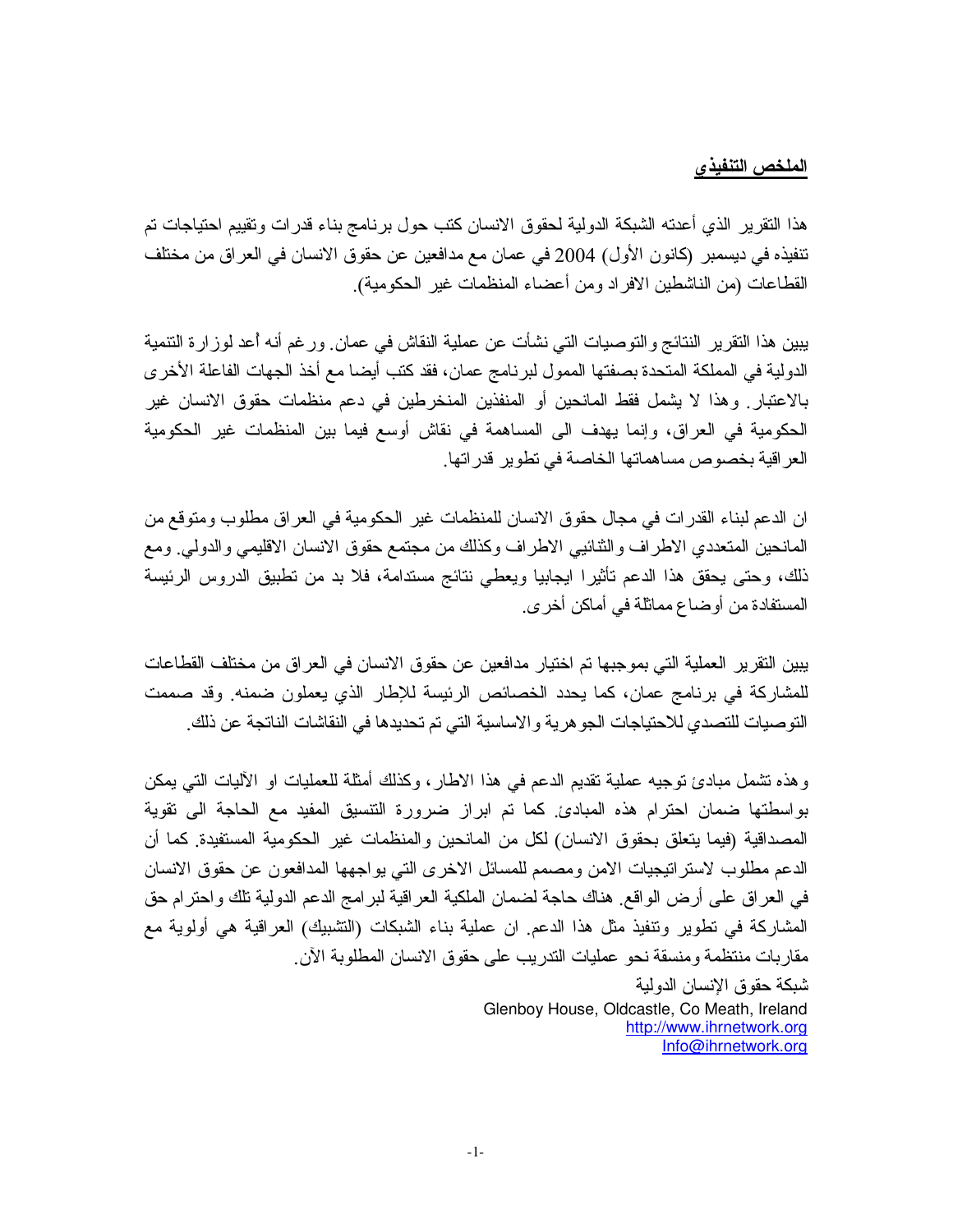# <u>قائمة المحتويات</u>

- 1) الهدف.
- 2) العملية.
- 3) التحديات والفرص.

5) الخاتمة.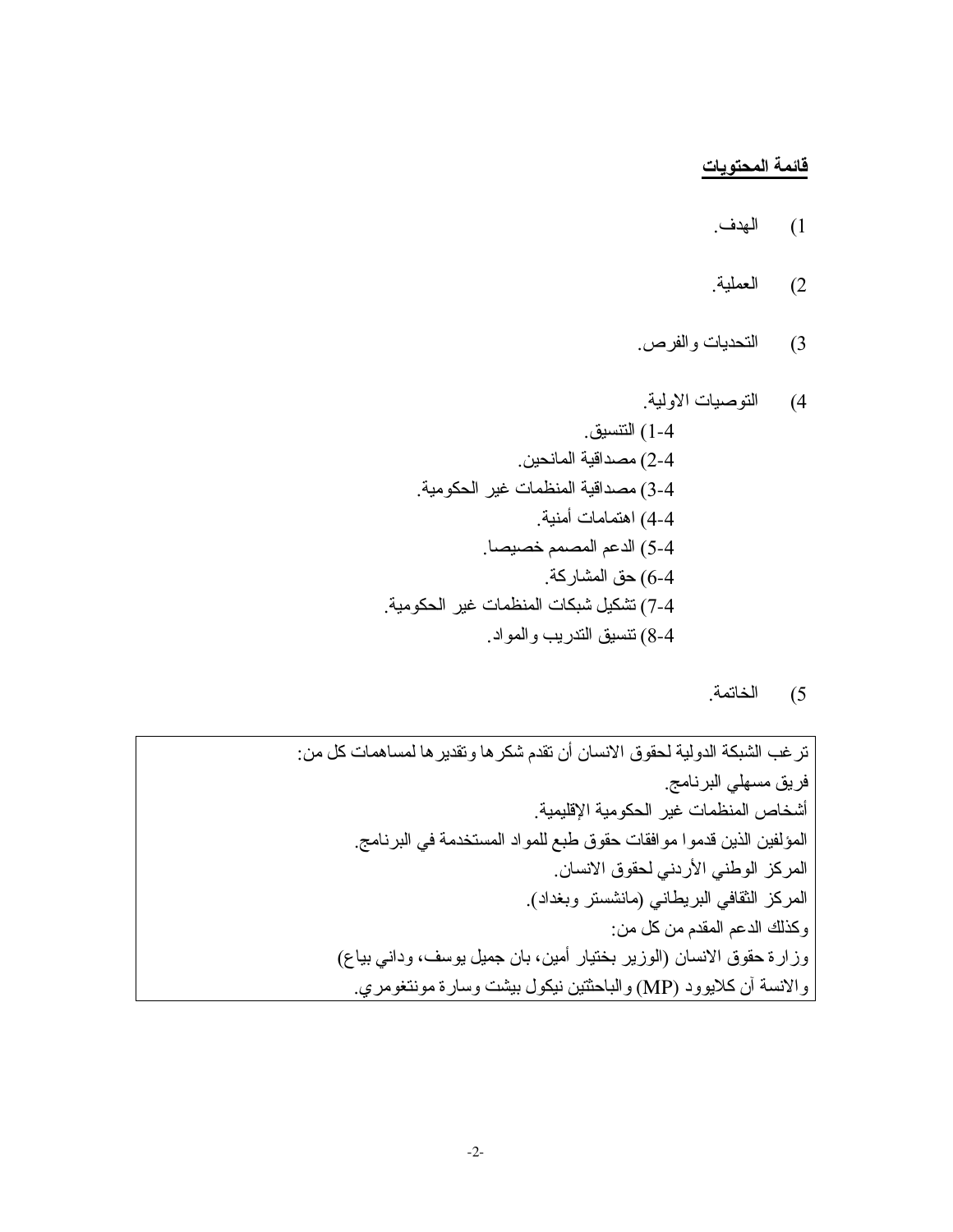1- الأهداف:

في صيف 2004، وجهت الدعوة الى الشبكة الدولية لحقوق الانسان من قبل مكتب المبعوث الخاص لرئيس الوزراء حول حقوق الانسان في العراق ووزارة حقوق الانسان العراقية لبحث خيارات بناء القدرات مع منظمات حقوق الانسان غير الحكومية والناشطين في المجتمع المدني العراقي. والهدف الاجمالي هو نقوية قدر ة المنظمات غير الحكومية العر اقية الأهلية التي أسست لدعم وحماية حقوق الانسان للعر اقيين والتسهيل عليهم في تحديد مجالات الدعم المستقبلي.

لقد تم الاتفاق في خريف 2004 أن تقوم الشبكة الدولية لحقوق الانسان بتصميم وتسهيل ا**لخطوة** الاولية في عملية بناء قدرات تشاركية والمساهمة في المباحثات حول كيف يجب القيام مستقبلا بعملية بِناع القدرات بو اسطة الأطر اف الأخر ي.<sup>(1)</sup>

تم عقد برنامج أولى مدته اربعة أيام في عمان ــ الأردن خلال الفترة 10-13 كانون الأول 2004 بحضور 28 ممثل منظمة غير حكومية من العراق والمنطقة العربية مع فريق من المسهلين الدوليين وضبوف تمت دعوتهم بمثلون وكالات الأمم المتحدة ومنظمات حقوق الانسان غير الحكومية الدولية وممثلين للجهات المانحة تفاصيل برنامج عمان متوفرة على موقع الشبكة الدولية لحقوق الانسان على  $^{(2)}$  الانتر نت

قامت الشبكة الدولية لحقوق الانسان بتصميم عملية نقاش عمان بصورة شجعت المشاركين والعدد الكبير من المتقدمين للبرنامج على تحديد احتياجاتهم وأولوياتهم بخصوص الدعم وبناء على عملية عمان حتى تاريخه، يوصبي هذا النقر ير بالطر ق التي يمكن بو اسطتها تصميم الدعم ليعطي أكبر تأثير ايجابي في مجال حقو ق الانسان — تحديد الخيار ات للخطو ات القادمة ِ

لذا، فإن هذا النقرير الموجه الى مجموعة الفاعلين العراقيين والاقليميين والدوليين الذين يقومون بدر اسة وتخطيط والاستمرار في تقديم الدعم الى منظمات حقوق الانسان غير الحكومية العراقية. وكخطوة أولية في عملية مستمرة، فإن برنامج عمان لم يقصد به الحصول على اجماع جميع المشاركين. وبينما يبني هذا النقرير على النقاشات والنغذية الراجعة التي قدمتها جميع الاطراف المعنية الرئيسة في عملية عمان، فإن المسؤولية عن محتوى النقرير نقع على عاتق الشبكة الدولية لحقوق الانسان

الفريق الأساسي للشبكة الدولية لحقوق الانسان يضم كلا من باتريك توومي (مدير البرنامج)، وشين كيليهر (باحثة)، وماري دافيلا (ادارة، ايرلندة)، وميس خليفات (ادارة، الأردن).

<sup>ُ</sup> المواد الرئيسة المعدة للعملية التشاركية في عمان متوفرة على الموقع: /http://www.ihrnetwork.org وذلك مثل الدعوة لنقديم طلب التي تم توزيعها للبرنامج، ونموذج طلب مشاركة، ومواد للقراءة المسبقة (لمحة عامة)، ومخطط عام للبرنامج، والمسهلين (لمحة عامة)، ونموذج نقييم يمكن الحصول على مزيد من المعلومات من .info@ihrnetwork.org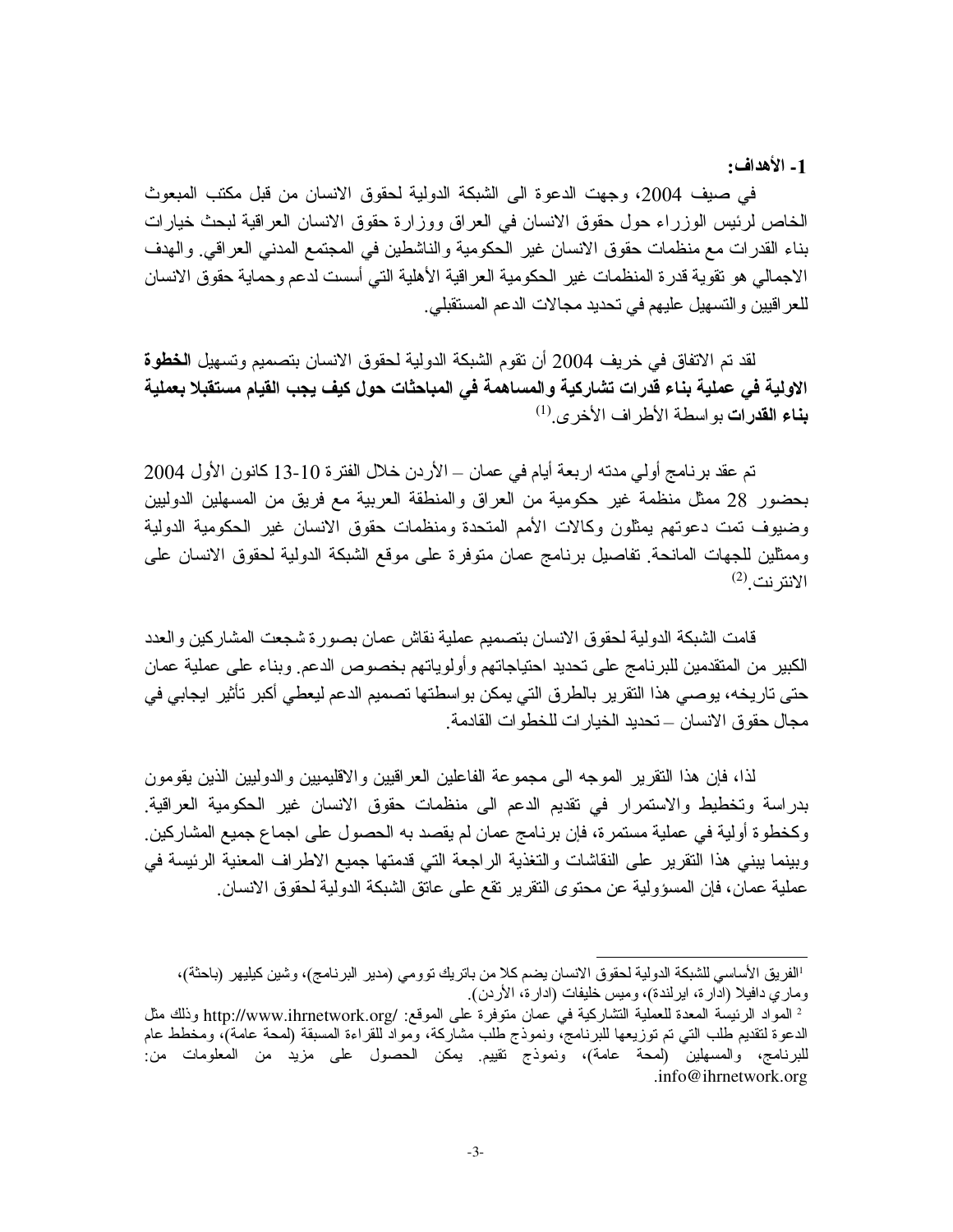يبين القسم (2) الخطوات الرئيسة في العملية التي نؤدي الى برنامج عمان وخلاله. والقسم (3) يبين النحديات والفرص التي حددها المشاركون والقسم (4) يجمع معا التوصيات التي قد تساعد في التخطيط المستقبلي للبرنامج

# 2- العملية: ما هي المشاركة المجدية؟

بناءً على الدروس التي قامت الشبكة الدولية لحقوق الانسان بتحديدها من مواقع نز اع أخرى فإن تصميم ونقديم جميع جوانب البرنامج قد تم استنادا الى عدد من المبادئ الأساسية. وكما سنلحظ في القسم (4) التوصيات، فإن المشاركة المجدية أو المفيدة هي قضية مركزية للدعم المستقبلي وذلك كوسيلة لحفز التغيير وكهدف بحد ذاتها. و إن إدر اك ذلك له مضـامين عملية بمـا في ذلك التخصـيص المستقبلي للمو ار د.

لقد تم اتخاذ الخطوات التالية لضمان الى أكبر قدر ممكن من مشاركة ممثل عن مختلف شرائح المجتمع المدني العراقي في البرنامج بالإضافة الى ذلك فقد تم اتخاذ هذه الخطوات لزيادة المشاركة الى أقصبي حد ممكن في البرنامج وبالتالي وثاقة الصلة بالموضوع.

تم تصميم الطلبات لإعلام المجتمع المدنى العراقي عن البرنامج وضمان أن المشاركين الذين تم اختيار هم يمثلون مختلف شر ائح المجتمع المدنى العراقي فيما يتعلق بتخصصات حقوق الإنسان الأساسية، ونطاق الخبرة، والنوع الاجتماعي، والمنطقة.

\* تم استخدام دعوة الى تقديم الطلبات لدعوة الأفراد والمنظمات غير الحكومية المعنيين في العراق للتعبير عن اهتمامهم بالمشاركة في برنامج عمان، وتم توزيع مذكرة موجزة باللغتين العربية والانجليزية عبر الشبكة الالكترونية (الانترنت)، وقوائم الخدمة ذات العلاقة (مثل مواقع الإغاثة، المختصين بحقوق الإنسان الخ) ومن خلال أكثر من 200 جهة اتصال ذات علاقة مع الشبكة الدولية لحقوق الإنسان (دولية وإقليمية ومحلية) ندعوهم فيها الى نشر الدعوة لتقديم طلبات وعلى مواقعهم على الانتر نت ِ

وتم الطلب من منظمات الأمم المتحدة بما في ذلك UNDP (برنامج الأمم المتحدة الإنمائي)، و OHCHR (مكتب المفوض السامي لحقوق الإنسان)، وUNIFEM (اليونيفع)، وUNHCR (المفوض السامي للأمم المتحدة للاجئين)، وUNICEF (اليونيسف)، وIRIN-OHCHA، و UNOPS (مكتب الأمم المتحدة لدعم البر امج) وكذلك مكتب الارتباط غير المحكومي التابع للأمم المتحدة (NGLS) وجميع نقاط الاتصال المحورية للمنظمات غير الحكومية ضمن فروع ووكالات وبرامج الأمم المتحدة لكي تقوم بنشر مذكرة الإيجاز الى الأطراف التي لهم اتصال بها في العراق،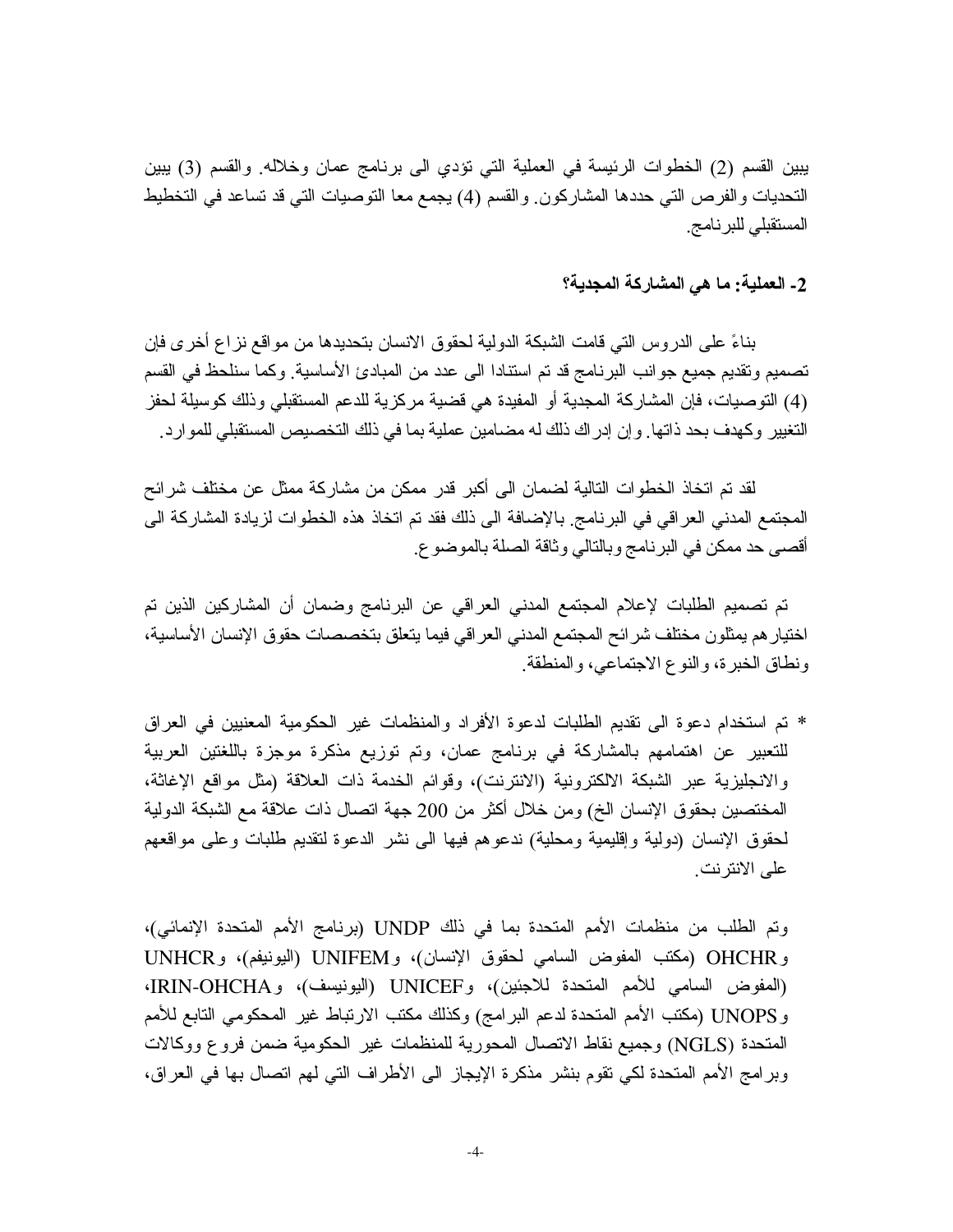والشيء نفسه تم طلبه من المنظمات غير الحكومية الدولية لحقوق الإنسان بما في ذلك منظمة العفو الدولية (أمنستـي إنترنـاشنال) ومنظمة هيومان رايتس ووتش، والشبكة اليورومنوسطية لحقوق الإنسان و غير ها ممن له شبكات في المنطقة والعراق وكذلك وكالات النتمية التابعة للدول المانحة الرئيسة.

كما شارك أكاديميون عراقيون يعملون في جامعات داخل العراق وفي المملكة المتحدة والولايات المتحدة واستر اليا في نشر الدعوة الى المشاركين وكذلك مشاريع البحث الجامعية المتعلقة بالعراق مثل مشروع هارفرد العراق للبحث والتوثيق ودراسة جون هوبكنز حول معدلات الوفيات في العراق.

على المستوى الإقليمي تم الاتصال مباشرة بجميع المنظمات غير الحكومية العربية ذات الوضع الاستشاري لدى الأمم المتحدة وتم الوصول الى المنظمات غير الحكومية الأخرى من خلال الاتصالات القائمة بينها وبين الشبكة الدولية لحقوق الإنسان في المنطقة. كما تم استخدام شبكات مؤسسات حقوق الإنسان في المنطقة بما في ذلك معهد القاهر ة لدر اسات حقوق الإنسان في مصر ، والمعهد العربي لحقوق الإنسان في نونس، للوصول الى مشاركين محتملين ِ

على المستوى المحلي تم مباشرة إبلاغ العشرات من الأفراد العراقيين الناشطين في مجال حقوق الإنسان، ومجموعات حقوق المرأة، والصحفيين، والنقابات العمالية، والأكاديميين، وغيرهم من أعضاء المجتمع المدنى العراقي عن برنامج العراق، بما في ذلك قائمة بالمنظمات غير الحكومية زودننا بها وزارة حقوق الإنسان العراقية

\* تم إرسال نموذج طلب الى المنظمات غير الحكومية/ الناشطين في العراق من الذين عبروا عن اهتمامهم بالمشاركة في البرنامج وقد صمم النموذج لتسهيل اختيار المشاركين النهائيين وكذلك لإعطاء دلالات مبكرة حول التحديات والفجوات الكبيرة التي حددها مقدمو الطلبات أنفسهم يتضمن النموذج ثلاثة أجزاء: جزء يتعلق بوصف المنظمة غير الحكومية، وجزء يختص بوصف المشارك المقتر ح، وجز ء يختص بأمثلة عن التحديات الحالية التي تواجهها المنظمة غير الحكومية. كذلك خدم النموذج في المساعدة على تحديد شريحة واسعة من المشاركين وشجع مقدمي الطلبات على تحديد المخاوف والتحديات الرئيسة التي تواجههم في عملهم حتى يكون بالإمكان وضع جدول أعمال البرنامج للتصدي لهذه التحديات والاحتياجات وقد نتوعت الردود التفصيلية التي تلقيناها على النماذج بشكل كبيرٍ، إذ شمل بعضها إجابات واسعة وتفصيلية، بينما كانت تعبئة بعض النماذج ضعيفة ٍ وهذا النتوع والاختلاف بحد ذاته ساعد في تحديد مسائل القدرات ِ

تم استلام حوالى 100 طلب مشاركة ونموذج طلب معبأ، وقامت الشبكة الدولية لحقوق الإنسان بمراجعة نماذج الطلبات والسير الذاتية المقدمة واختارت 25 مشاركاً على أساس المعابير المبينة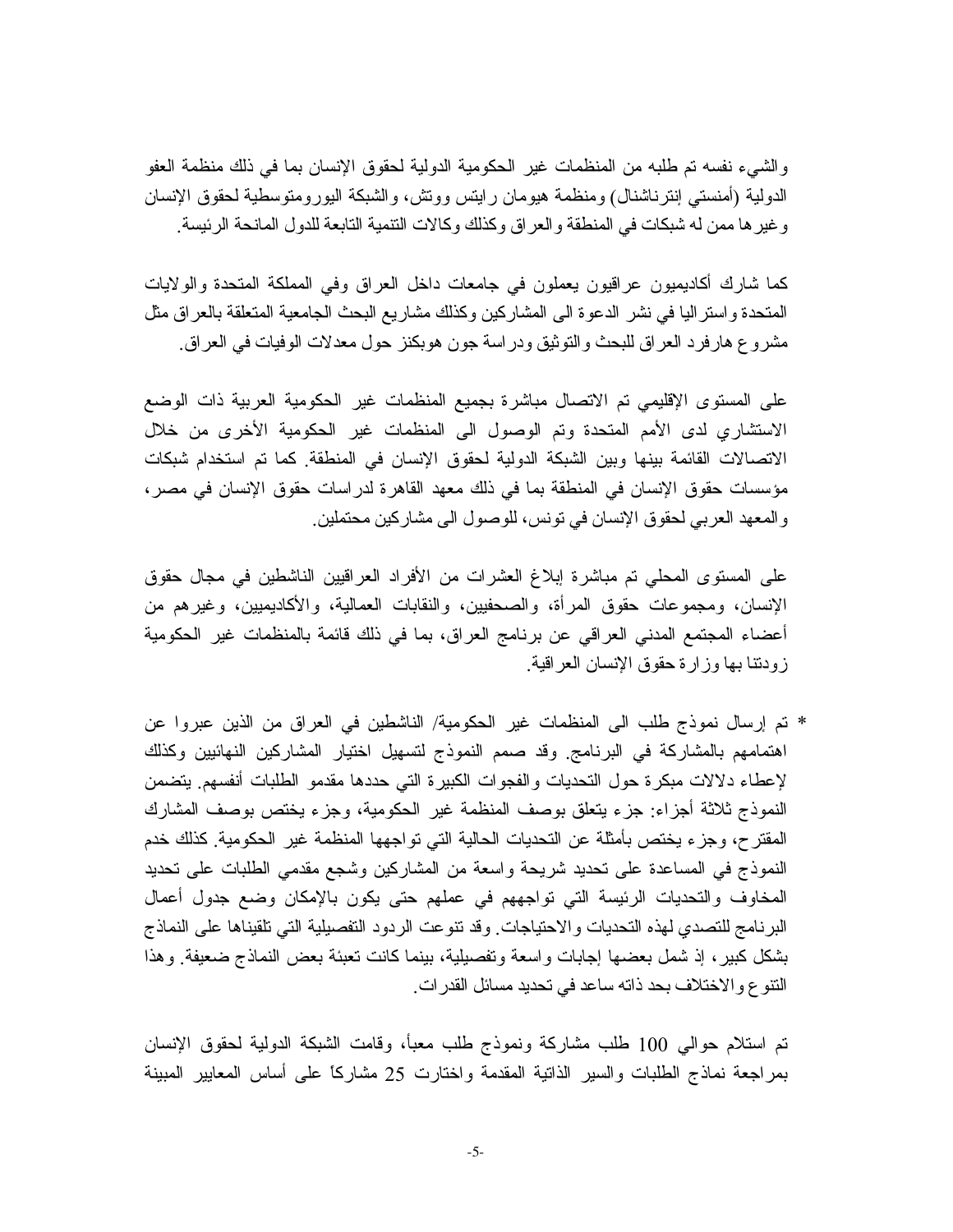أعلاه ِ تم إرسال نسخة عن قائمة المشاركين الذين تم اختيار هم الى وز ار ة حقوق الإنسان العر اقية والمجلس الثقافي البريطاني <sup>(3)</sup> تم إرسال معلومات مختصر ة عن المشاركين الـ25 الذين تم اختيار هم مع ملخص للتحديات التي ذكروها الى فريق المسهلين وذلك بعد اكتمال عملية الاختيار بوقت قصير لتمكين الفريق من وضع وتحديد محتوى ورش العمل الفردية الخاصة بهم

تم إبلاغ مقدمي الطلبات غير الناجحين بأنه لا يمكن إشر اكهم في بر نامج عمان، مع التأكيد على أن هذا لم يكن "حكماً" يتعلَّق بمؤسستهم وأنه سيتم إبلاغهم باستمرار عن برامج بناء القدرات المستقبلية وتزويدهم بنسخة من هذا النقرير والمواد الأخرى الناشئة عن برنامج عمان كما تم التركيز بدرجة متساوية الى المشاركين أن الاختيار للمشاركة في برنامج عمان لا يشكل مصادقة من الشبكة الدولية لحقوق الإنسان أو من ممولى البرنامج ولهذا السبب لم يتم منح أية شهادات صادر ة عن البرنامج

- \* كان القصد من اختيار المشاركين هو أن تكون احتمالية قيام المشاركين بتقديم صورة حقيقية للاحتياجات الحالية في جميع المجالات في العر اق كبير ة بقدر المستطاع، و هكذا فقد تم اختيار عدد من المنظمات غير الحكومية الأقل نطوراً وعدد من مقدمي الطلبات الأقل نطوراً تحديداً من أجل ضمان تحقيق موازنة تمثيلية أكبر في الخبرات والمناطق الخ بالإضافة الى أن الاتصال مع عدد من المناطق و السفر منها لم يكن ممكناً في كانون الأول 2004.
- \* الفتر ة الزمنية المسبقة: إن عملية تقديم طلبات من هذا النو ع تتطلب حداً أدنى من الفتر ة الزمنية المسبقة لا نقل عن شهرين وتم اختيار النواريخ لتجنب النعارض مع فترة الانتخابات العراقية.

وفيما يلي لمحة عامة عن المعلومات الموجزة المنعلقة بالمشاركين العر اقيين الذين تم اختيار هم:

#### النوع الاجتماعي:

كان هناك 18 رجلاً و7 نساء ضمن مجموعة المشاركين العراقيين البالغة 25 شخصاً، وكانت نسبة الذكور الى الإناث من مقدمي الطلبات أعلى من نسبة الذكور الى الإناث من المشار كين الذين تم اختيار هم.

#### المعلومات الموجزة الخاصة بالمهن والتخصصات:

<sup>&</sup>lt;sup>3</sup> جميع المشاركين الذين تم اختيار هم وعددهم 25 شخصاً حضروا البرنامج، ولم تكن هناك حاجة للاتصال بمن ورىت أسماؤ هم في القائمة الاحتياطية ِ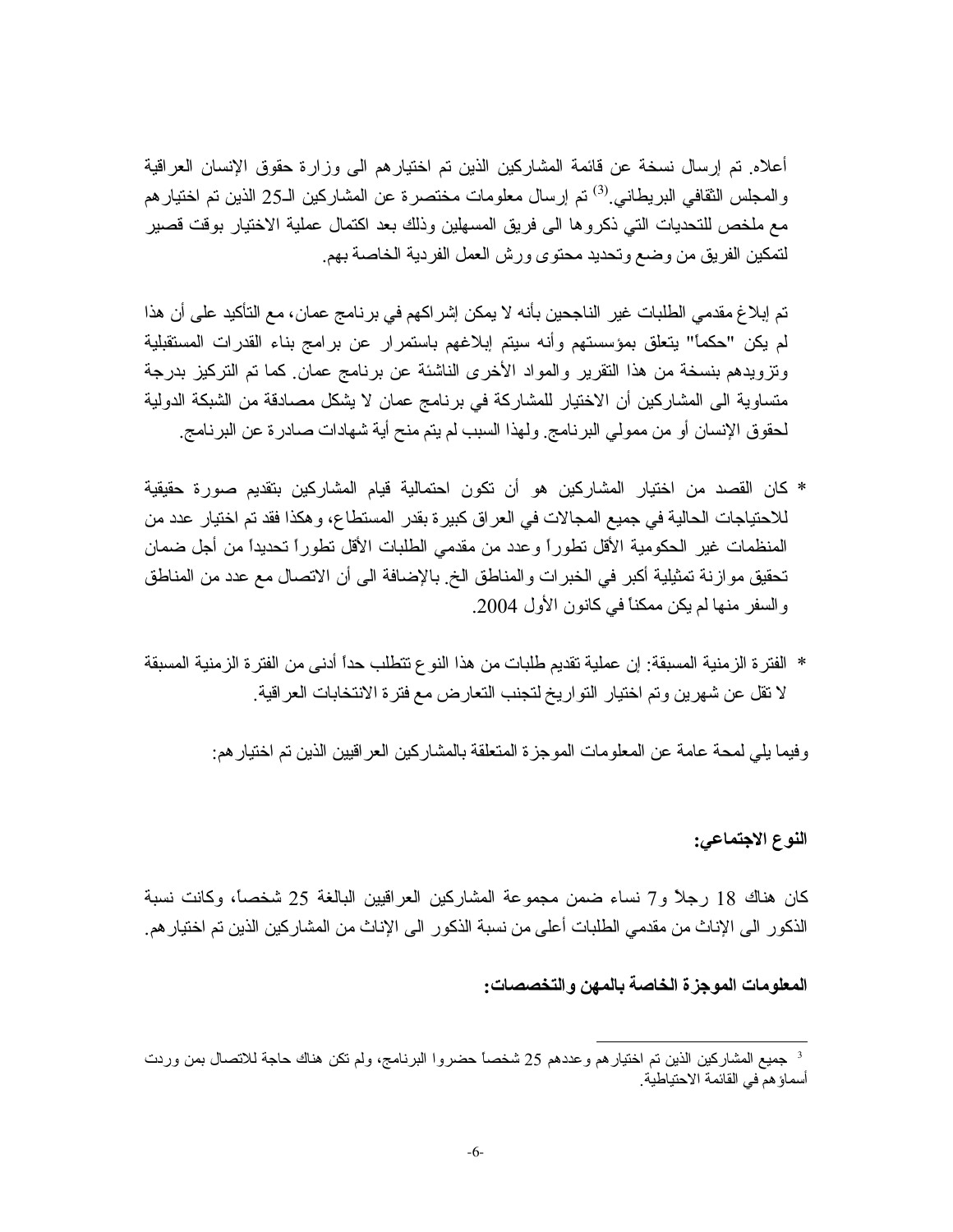شملت مجموعة المشاركين موظفين يعملون لدى المنظمات غير الحكومية العراقية أو أفراد محليين تابعين لمنظمات حقوق الإنسان غير الحكومية الدولية، وأكاديميين، ومحامين، وطلاب، ومعلمين، وصحفيين، وأطباء، بعملون في منظمات كمنطوعين أو مقابل أجر أو كناشطين مستقلين في مجال حقوق الإنسان. وكان الكثير من مقدمي الطلبات (وخاصة أولئك من منطقة كردستان العراقية) ممن عندهم العديد من سنوات الخبرة من النشاط في مجال قضايا حقوق الإنسان بالمقابل، فقد تم استلام طلبات من وسط وجنوب العراق من منظمات غير حكومية أسست في وقت متأخر يصل الى سنة 2004. في بعض الحالات تم استلام طلبات بكثير من التفاصيل من منظمات أسست حديثاً وتركز على الحاجة للحماية مقابل عدد من السنو ات في الوجود تم معادلتها بالخبر ة والدر اية الفنية ِ

#### الخلفية الاقليمية:

تم اختيار المشاركين من جميع مناطق العراق بما في ذلك بغداد، البصرة، بابل/الحلة، الناصرية، الموصل، دهوك، أربيل، السليمانية وإن الوصول الى المشاركين المحتملين في المناطق الريفية والمدن المتأثَّرة بالعمليات العسكرية أثناء نشرين الثانـي/ كانون الأول 2004 قد أبرز النحديات التـي ووجهت فـي مجال الاتصالات والوصول

#### الأولويات المحددة بخصوص حقوق الإنسان:

قام مقدمو الطلبات في نماذج طلباتهم بتحديد أولويات مختلفة لحقوق الإنسان لمجموعات محددة (مثل المرأة أو الطفل أو الأقليات العرفية أو الدينية) أو لقضية محددة (مثل حرية الصحافة) وغالباً على أساس خلفيتهم الشخصية ــ فمثلاً حقوق المرأة أثيرت فقط من قبل النساء الخ ٍ معظم الطلبات من المنظمات غير الحكومية أبرزت الأنشطة ضمن نطاق واسع من قضبايا حقوق الإنسان ِ أنْناء النقاش تم إبراز هذا من قبل بعض المشاركين على أنه ضعف – نقص في "رؤية" أو مهمة محددة بوضوح لمنظمات حقوق الإنسان غير الحكومية العراقية. ويبدو تحديداً أن القوائم المنتوعة من أولويات المنظمات غير الحكومية لا يمكن النوصل البها على أساس التقييم المنتظم للحاجات، وتحديد من هو النشط في التصدي لقضايا معينة الخ.

#### اختيار المشاركين من المنطقة العربية:

أكثر من 30 منظمة حقوق إنسان من مناطق الشرق الأوسط وشمال إفريقيا وجهت اليها الدعوة لنقديم طلب للمشاركة في البرنامج ومشاركة خبر اتهم مع المشاركين العر اقيين في عمان، من ضمنها منظمات حقوق انسان غير حكومية في الأردن، واسرائيل/ الأراضي المحتلة، ومصر ، ولبنان، وتونس وقد تمت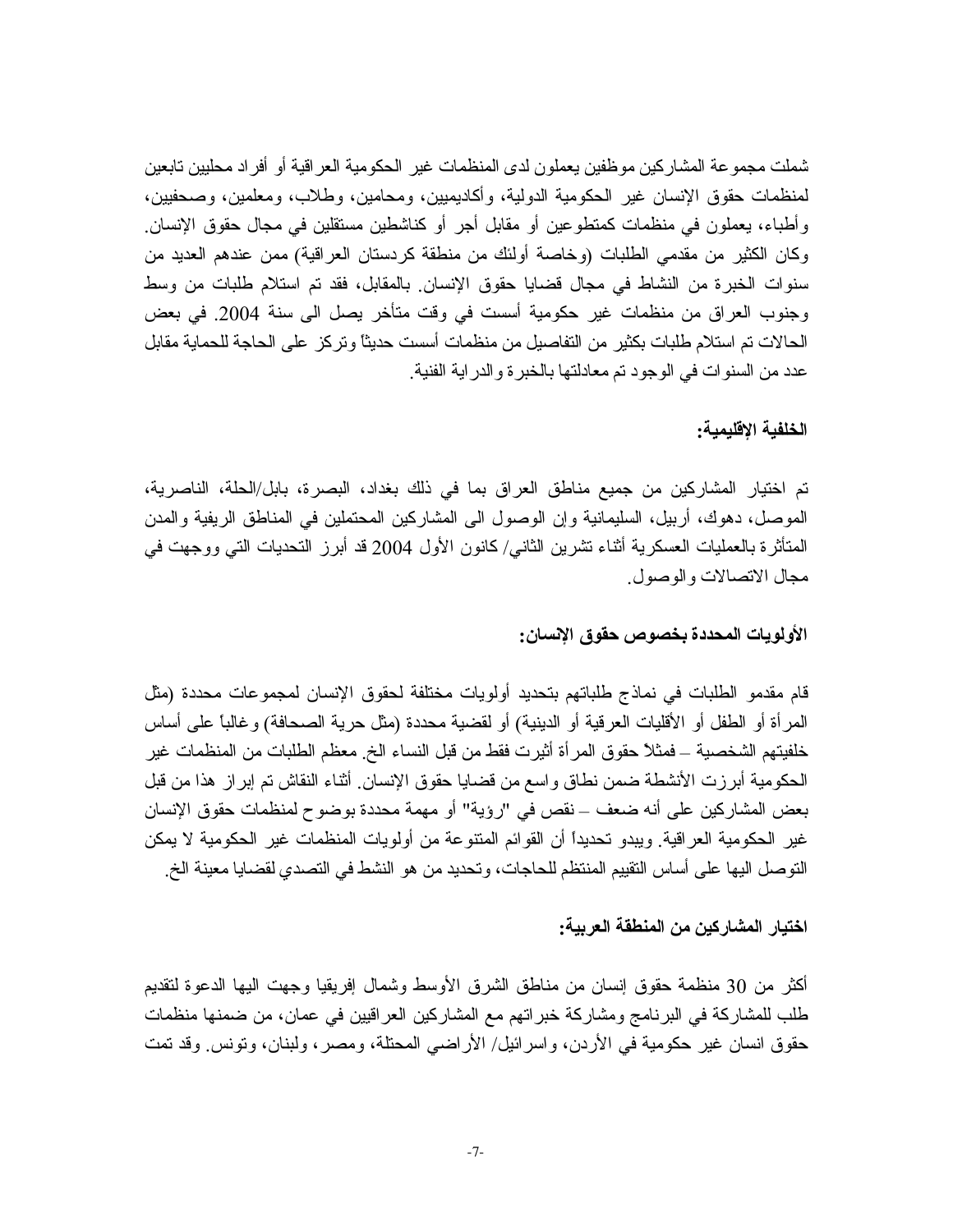دعوة جميع هذه المنظمات الاقليمية لكي تلعب دورًا فاعلاً في مناقشات الورشة ونقل الدروس المستفادة من منظماتهم غير الحكومية.

وكان من بين المشاركين الاقليميين الذين تم اختيار هم ممثلا عن معهد القاهرة لحقوق الانسان (أحد المراكز الرئيسة لأبحاث حقوق الانسان في المنطقة العربية) والميزان (وهو منظمة حقوق انسان غير حكومية مقرها قطاع غزة) وقد عبر عدد من المنظمات غير الحكومية الاقليمية الذين لم يتمكنوا من المشاركة في هذا البرنامج عن اهتمامهم ورغبتهم في مساعدة المنظمات غير الحكومية العراقية على المدى البعيد (انظر القسم 4 – النوصيات).

بالاضافة الى ذلك، فقد تم اتخاذ الخطوات اللازمة لاختيار الناشطين العراقيين في مجال حقوق الانسان من مختلف القطاعات لضمان أن البرنامج يوفر صفة التشاركية ويزيد الى أقصى حد ممكن من وثاقة الصلة بينه وبين الأولويات والاحتياجات التي حددها المشاركون أنفسهم. وقد شملت هذه الخطوات ما يلي:

- استخدام نموذج الطلب شكل وسيلة نتيح للمشاركين أن يحددوا مسبقا نقاط قوتهم الحالية و التحديات و الاحتياجات الرئيسة لهم وكذلك التدريب المسبق الذي قدمو ه أو تلقو ه.
- ضمان تحقيق التوازن بين جلسات البرنامج المخطط لها مسبقا والتكييف المرن حسب توجه النقاشات الاولبة
- تأكيد فريق المسهلين بعد نلقى نماذج الطلبات. فقد كان اختيار المسهلين على أساس معرفة الشبكة الدولية لحقوق الانسان بعملهم وكذلك وثاقة الصلة لخلفياتهم/ مهاراتهم بالتحديات/ الاحتياجات التي حددها المشاركون العراقيون في الطلبات وقد شمل الفريق الذي تم اختياره أكاديميين في مجال حقوق الانسان، وناشطين في المنظمات غير الحكومية من كل من ايرلندة، وبريطانيا، والأردن، وفلسطين، وسويسرا، والولايات المتحدة الامريكية. وقد تم تشكيل ثنائي بين كل مسهل دولي مع نظير له من المنطقة العربية ٍ وقد اشترطت الشروط المرجعية وجود مسهل قائد و خصصت أدوار ا معينة لكل شخص.
- وضع اللمسات النهائية على مواد القراءة المسبقة في ضوء القضايا التي طرحت في نماذج الطلبات، و ارسال نلك المواد الى جميع مقدمي الطلبات الذين تم اختيار هم لضمان توفر نقاط نقاش مشتر كة مبدئية في عمان.
- الجمع بين منهجيات الندريب المختلفة على أساس قدرات المشاركين، وموازنة الحاجة لتوفير أساس صلب للنقاشات وفي الوقت ذاته السماح بأقصى درجة من التفاعل ِ<sup>(4)</sup>

<sup>&</sup>lt;sup>4</sup> نم استخدام مجموعة منوعة من أساليب التسهيل في البرنامج نفسه بما في ذلك النقاشات الجماعية بحضور كل المشاركين، والنقاشات على مستوى مجموعات صغيرة، ونحليل (SWOT)، والزيارات الميدانية والعصف الذهني وتقديمات مختصرة بالاضافة الى ذلك، فقد أثبتت دراسات الحالة المستندة الى خبرات المشاركين المباشرة (مثل جامعة المستنصرية/ در اسة جون هوبكنز لوفيات الحرب) أنها واقعية ومباشرة، بينما تلك الدر اسات الوهمية (تمرين ورشة عمل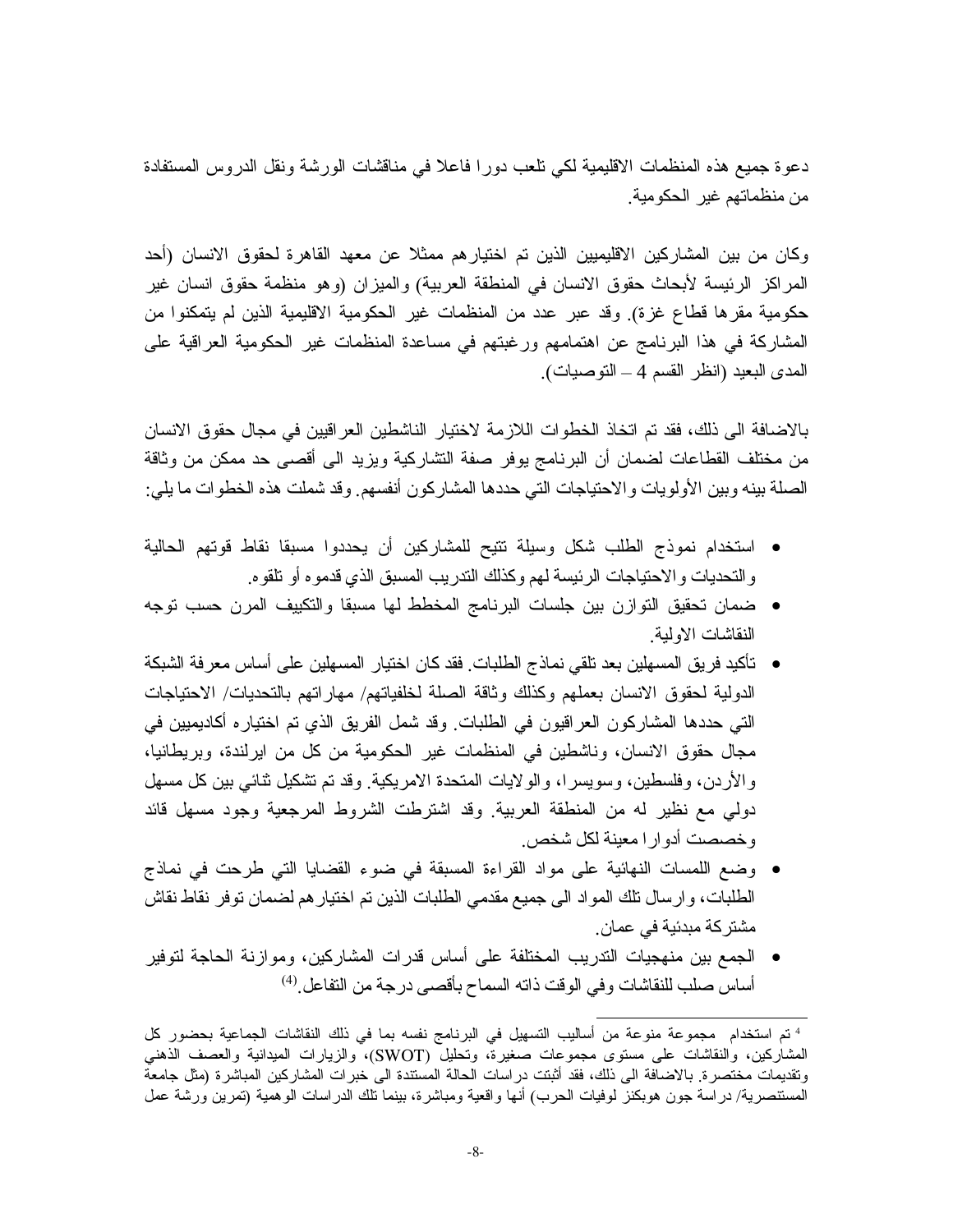- تم التوضيح للمشاركين أثناء عملية الطلبات وأيضا عند بدء البرنامج حول دور المسهل (تمييزا له عن المدرب). كما أن جلسات الايجاز ات المسائية فيما بين المسهلين بينت أنه تم اجر اء تعديلات ضرورية على البرنامج حتى تأخذ بالحسبان احتياجات المشاركين التي حددها المسهلون أثناء البرنامج.
- كان هناك نموذج نقييم مفصل شجع المشاركين على النعليق على طريقة عرض ومحتوى كل جلسة فردية في البرنامج.
- وقد شكل فريق الترجمة الشفهية والتحريرية وجهاز الاسناد الادار ي جز ءاً محورياً في المشاركة. ِ فقد نفذ البرنامج باللغتين العربية والانجليزية بوجود ترجمة فورية. وقد تم اختيار المترجمين على أساس العمل السابق مع الشبكة الدولية لحقوق الانسان ومعرفتهم بمصطلحات حقوق الانسان والخبر ات السابقة وقد تم نزويد جميع المنرجمين بمواد القراءة المسبقة للبرنامج

طوال فترة البرنامج، تم تسهيل عملية التشبيك بواسطة جلسات مسائية خيارية من قبل المشاركين وعدد من منظمات حقوق الانسان غير الحكومية، الدولية منها والاقليمية، وقد تم تسهيل ذلك في تقديم عملهم الي المشاركين كما وجهت الدعوة الى مجموعة من الوكالات الدولية والمانحين العاملين على مشروع العراق للمشاركة في نقاش طاولة مستديرة في اليوم الاخير من البرنامج الذي حدد فيه المشاركون مجالات ذات أولوية فيما يتعلق بتوفير الدعم

#### 3) التحديات والفرص:

كان هناك نقاش حول البيئة والظروف التي يسعى ناشطو حقوق الانسان المحليون للعمل في ظلها وقد شكل ذلك جز ءا مركزيا من برنامج عمان ِ

وقد شهدت السنوات الأخير ة نمواً متصاعداً في عدد المنظمات غير الحكومية في العراق، بما في ذلك تلك التي أكدت تحديداً على منهج حقوق انسان في عملها. وهذا النطور شكل شرارة البدء لنقاش موسع حول المسائل المتعلقة بالتمييز بين الفاعلين الحكوميين وغير الحكوميين، وبين منظمات حقوق الانسان غير الحكومية والفاعلين غير الحكوميين الاخرين والقضايا ذات العلاقة حول شرعية المنظمات غير الحكو مبة

وقد تم هذا النقاش مع العلم بوجود حوالي 2000 منظمة غير حكومية مسجلة رسمياً لدى وزارة التخطيط العراقية بموجب "قانون الجمعيات رقم 45". بينما من الملائم كلية أن يكون هناك شكل ما من نظام

على حملة خاصة بقانون الانتخابات) أيضا شهدت نقاشا صريحا بين المشاركين الذين تفاعلوا بصورة بناءة رغم بعض وجهات النظر التي كانت مخالفة بقوة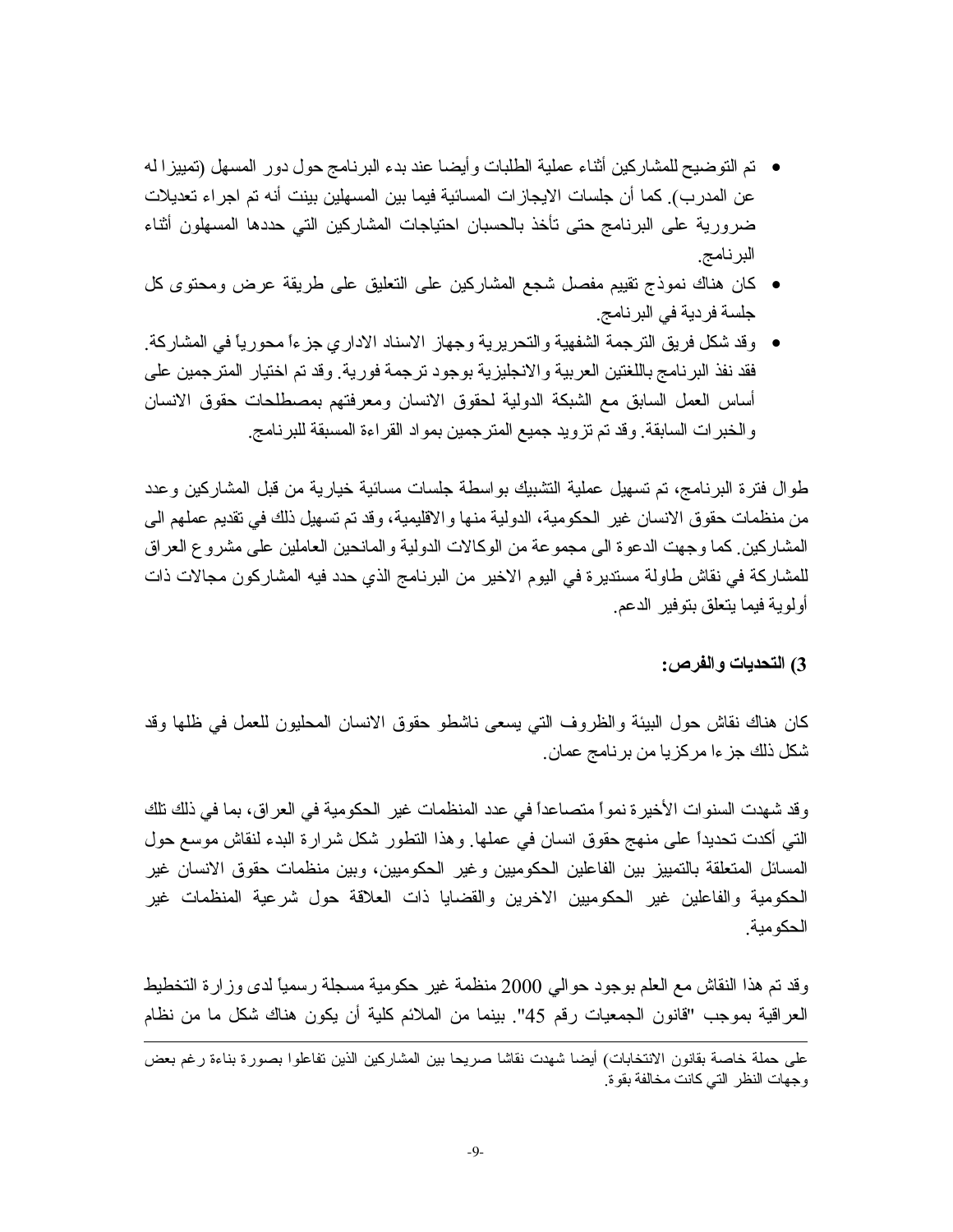التسجيل للمنظمات غير الحكومية لاغراض ضريبية وغيرها، الا أن نظام تسجيل المنظمات غير الحكومية الذي أدخلته أصلا سلطة التحالف المؤقتة تعرض للنقد من قبل البعض على أنه تهديد لجوهر وجود المنظمات غير الحكومية. الملاحظات التالية تأخذ بالاعتبار كيف يمكن التصدي لمخاوف كهذه من أجل تطوير وبناء علاقات فعالة بين المنظمات الحكومية وغير الحكومية.

ور غم توفر إجماع كبير في نقاشات عمان بخصوص التحديات والفرص الرئيسة ــ فإن التجارب مختلفة أو نظر اليها على أنها مختلفة بواسطة عدد من العوامل مثل المنطقة (الشمال والجنوب) والموقع (المناطق الحضرية مقابل الريفية) أو بواسطة خصائص محددة لمنظمة غير حكومية معينة وقد أبرز هذا الخصائص الذاتية لما يشكل قوة أو ضعفا أو تهديدا أو فرصة في اطار عمل منظمات حقوق الانسان غير الحكومية. في حقيقة الامر ، فإن العوامل التي يعتبر ها البعض نقاط قوة ر أها أخرون على أنها نقاط ضعف (مثل النمو السريع في عدد المنظمات غير الحكومية في العراق) وهناك عوامل أخرى يمكن أن تكون في الوقت ذاته تهديدا وفرصة حسب الظروف (مثل المستوى العالى الحالي من النزام المانحين بتمويل حركة حقوق الانسان في العراق).

بناءً على هذه التوضيحات، فقد كانت الفرص والتحديات التالية بين تلك التي تم تحديدها أثناء النقاشات ِ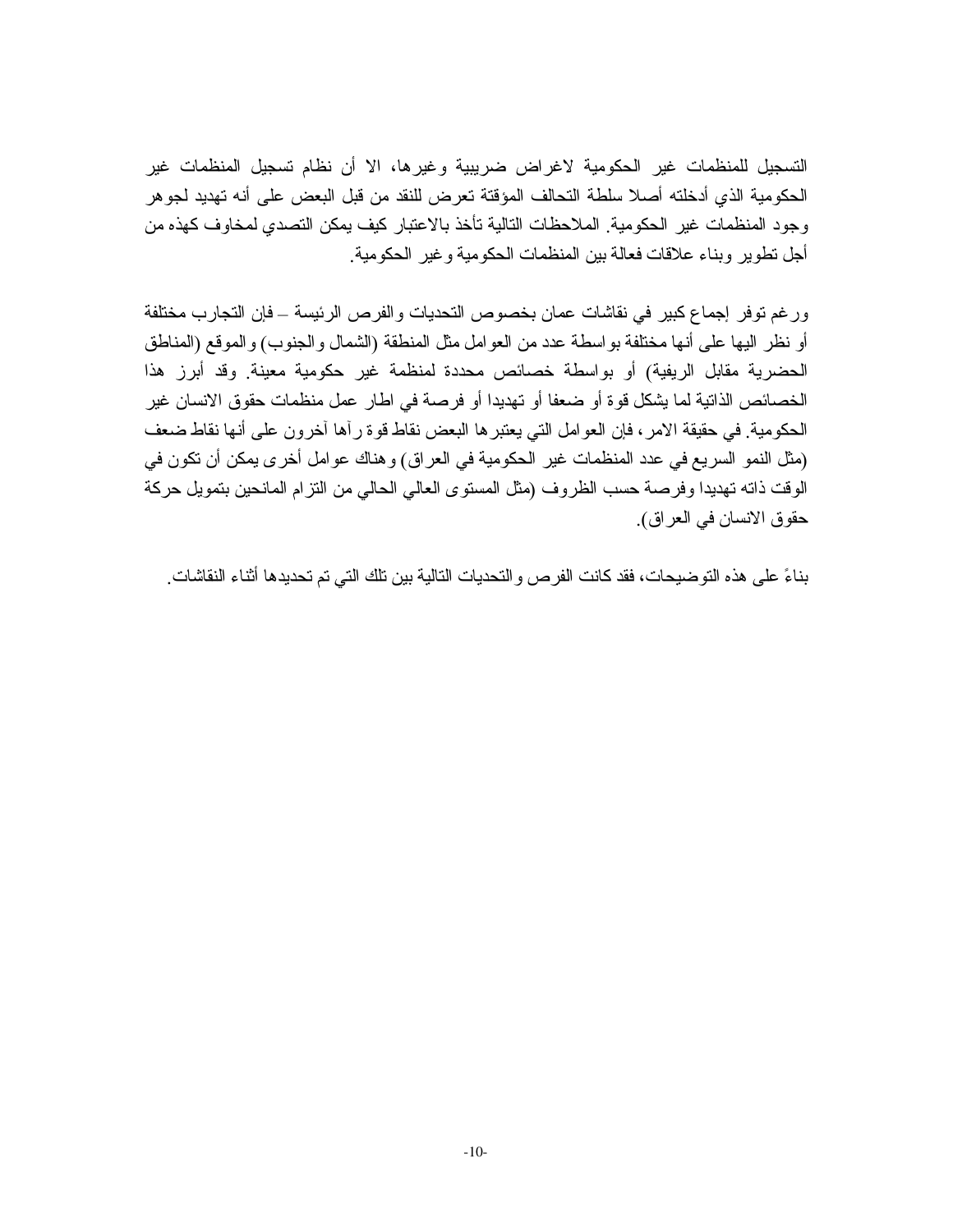#### 1-3) الفرص:

- منظمات حقوق الانسان موجودة الان في جميع أنحاء العراق، بما في ذلك نلك المتخصصة في مجموعات/ قضايا معينة (مثل حقوق المرأة) وهي نعمل على الرغم من الصعوبات الحقيقية التي يواجهها العمل في العراق.
	- نم في العر اق نأسيس مجموعات ناشطين نمثل مهنا معينة مثل المحامين و الصحفيين.
	- ثقة عامة كبير ة في المنظمات غير الحكومية بأنها موثوقة (وخاصة فيما يتعلَّق بالانتخابات).
		- مستويات قوية من المشاركة من قبل النساء العر اقيات في عملية اتخاذ القرار ات العامة.
			- دعم منظمات حقوق الانسان الدولية (مالي ومعنوي).
				- تتسيق دولي من قبل المانحين.
- موظفون مؤهلون ومتحمسون بؤمنون بمبادئ حقوق الانسان ومبدأ المنظمات الطوعية غير الر بحبة
- الخبر ة الكبير ة للمجمو عات من كر دستان-العر اق، و التي عندها المقدر ة على نتفيذ أعمالها بصور ة منز ايدة بو اسطة السلطات العامة
	- الدعم المحتمل للمنظمات غير الحكومية من الهيئات الحكومية.
- استعداد المنظمات غير الحكومية للمشاركة في المعرفة والافكار وامكانيات عقد التحالفات بين العدد الكبير من المنظمات غير الحكومية.
	- الفرصة التي وفرتها الهياكل الحكومية الجديدة لمجتمع حقوق الانسان للتأثير على الامور .
		- استلام الدعم المالي من القطاع العام العراقي.
		- فرص المساهمة في عملية الانتخاب القادمة وصباغة دستور جديد.

2-3) التحديات:

- ضمان استقلالية المنظمات غير الحكومية عن الحكومة و/أو الاحزاب السياسية و/أو قوى الاحتلال
	- التصدي للوعى العام المنخفض بحقوق الانسان وفهم عالميتها.
		- نتوع احتياجات وأولويات حقوق الانسان الاقليمية.
- الاتهامات من قبل السلطات بأن حقوق الانسان تمثّل أجندة "أجنبية"، وهي تستخدم بصورة ساخر ةكجز ء من إخضاع العراق، وخاصة عند تشجيعها من قبل قوى الاحتلال.
- العاملون الحكوميون وغير الحكوميين، من المنمردين الى قوات الاحتلال يهددون عمل حقوق الانسان من خلال استهداف اغتيال تخصصات معينة، ومصادرة المواد، ومنع الوصول البي عمليات تحقيق في مخالفات حقوق الانسان المز عومة ...الخ.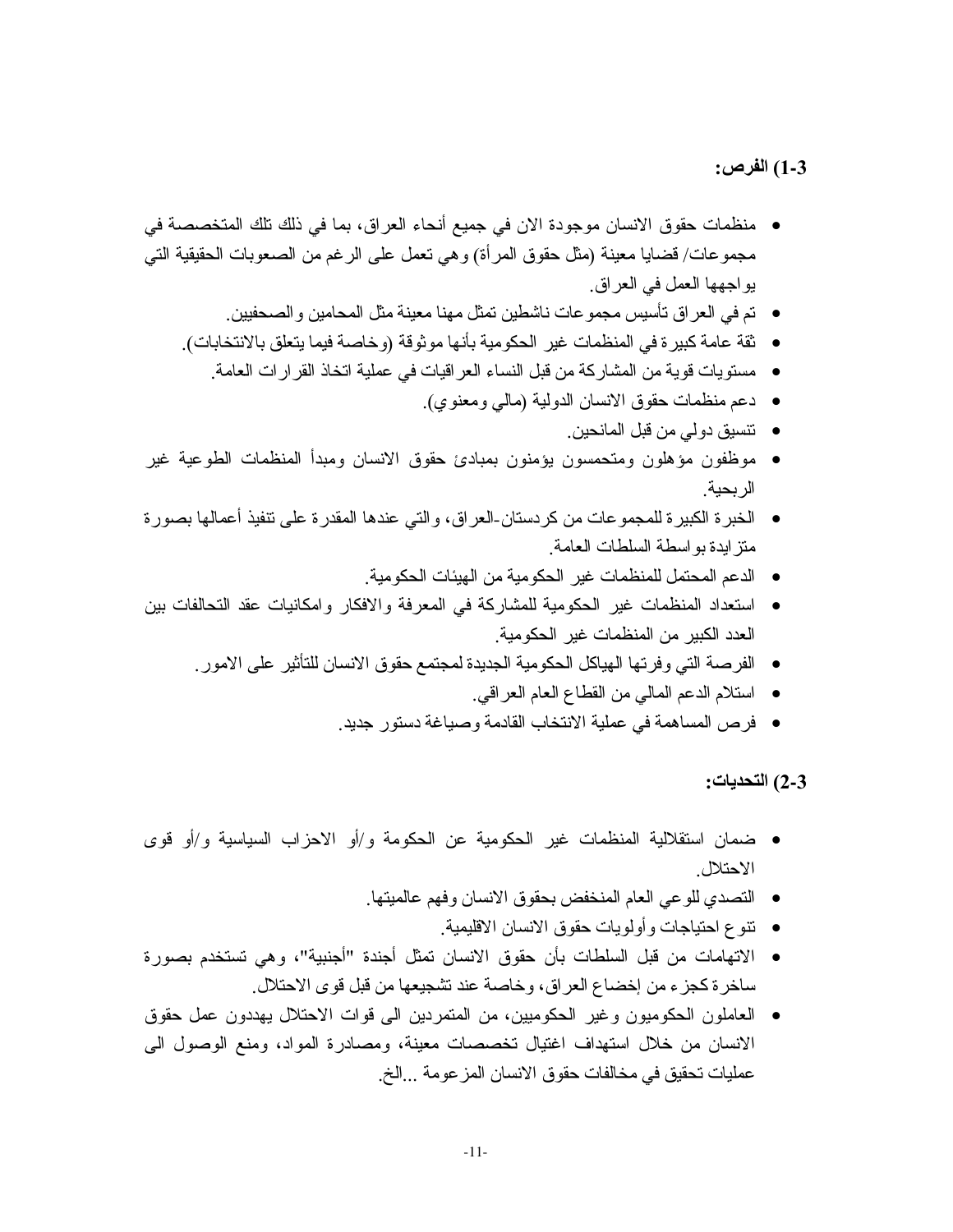- يقال أن جميع المنخرطين في الصراع الحالي يصنفون العاملين في مجال حقوق الانسان على أنهم "متعاونون مع الاعداء" عندما نسعى المنظمات غير الحكومية الى طرح أسئلة حول سلوكهم، ويختلف ذلك من منطقة لأخرى ومن وقت لأخر .
- هناك حاجة لدور داعم من قبل على سبيل المثال وزارة حقوق الانسان أو وزارة المرأة أو أحد مؤسسات حقوق الانسان الوطنية.
	- هناك حاجة للمساو اة بين الشمال و الجنوب في المشاركة الحكومية مع مجتمع حقوق الانسان.
- الحاجة للأمن: إن ضرورة عقد برنامج عمان خارج العراق يفيد في التركيز على التحدي الامنى الذي تواجهه المنظمات غير الحكومية في أداء أنشطتها بأمان وكنتيجة جزئية للوضع الامني، فإن العديد من المنظمات غير الحكومية تجد نفسها تعمل كمزودي خدمات بدلا من الهيئات الحكومية الفعالة في توفير حقوق الانسان
- تدهور الوضع الامني (بما في ذلك التهديدات المحددة الموجهة الى الناشطات من النساء والى الناشطين من الطلبة).
	- النهديدات من الحكومة/ الأحزاب السياسية.
		- التعصب المتزايد.
- الحاجة الى التصدي للر أي العام حول المنظمات غير الحكومية أولئك الذين يتلقون دعما ماليا من قبل منظمات دولية ينظر اليهم أحيانا على أنهم متعاونون ِ
- الحاجة الى النصدي لقضايا المجموعات المعارضة لحقوق الانسان والتي نشكل من نفسها منظمات غير الحكومية كتغطية لأنشطتها أو للاستفادة من وضع المنظمات غير الحكومية كوسيلة من وسائل أداء العمل التجاري بمنافع ضريبية
	- الحاجة لتحديد أهداف المنظمات غير الحكومية بوضوح.
		- الحاجة للتنسيق بين المنظمات غير الحكومية.
- الحاجة لتطبيق مبدأ عدم قابلية حقوق الانسان للتجزئة، مثل الاخفاق في معاملة احتياجات أساسية جدا (مثل السكن .. الخ) كحقوق الانسان.
	- الحاجة لتمثيل المجمو عات الضعيفة و المهمشة.
- الحاجة لندر يب متخصص أخذا بالاعتبار النقص الحالي في الخبر ات/ القدر ات/ الدر اية الفنية لدي بعض المنظمات غير الحكومية.
- بعض المنظمات غير الحكومية تعمل على أساس المصلحة الذاتية، وتعمل فقط ضمن منطقة محددة ولمجموعة محددة
	- الحاجة الى مو اد مكتوبة أساسية.
	- الحاجة الى دعم مالي ومعدات وموارد.
- إن عملية دفع مياومات للمشاركين في التدريب قد أسس لثقافة أصبح بموجبها المشاركون ينوقعون الحصول على أموال مقابل المشاركة.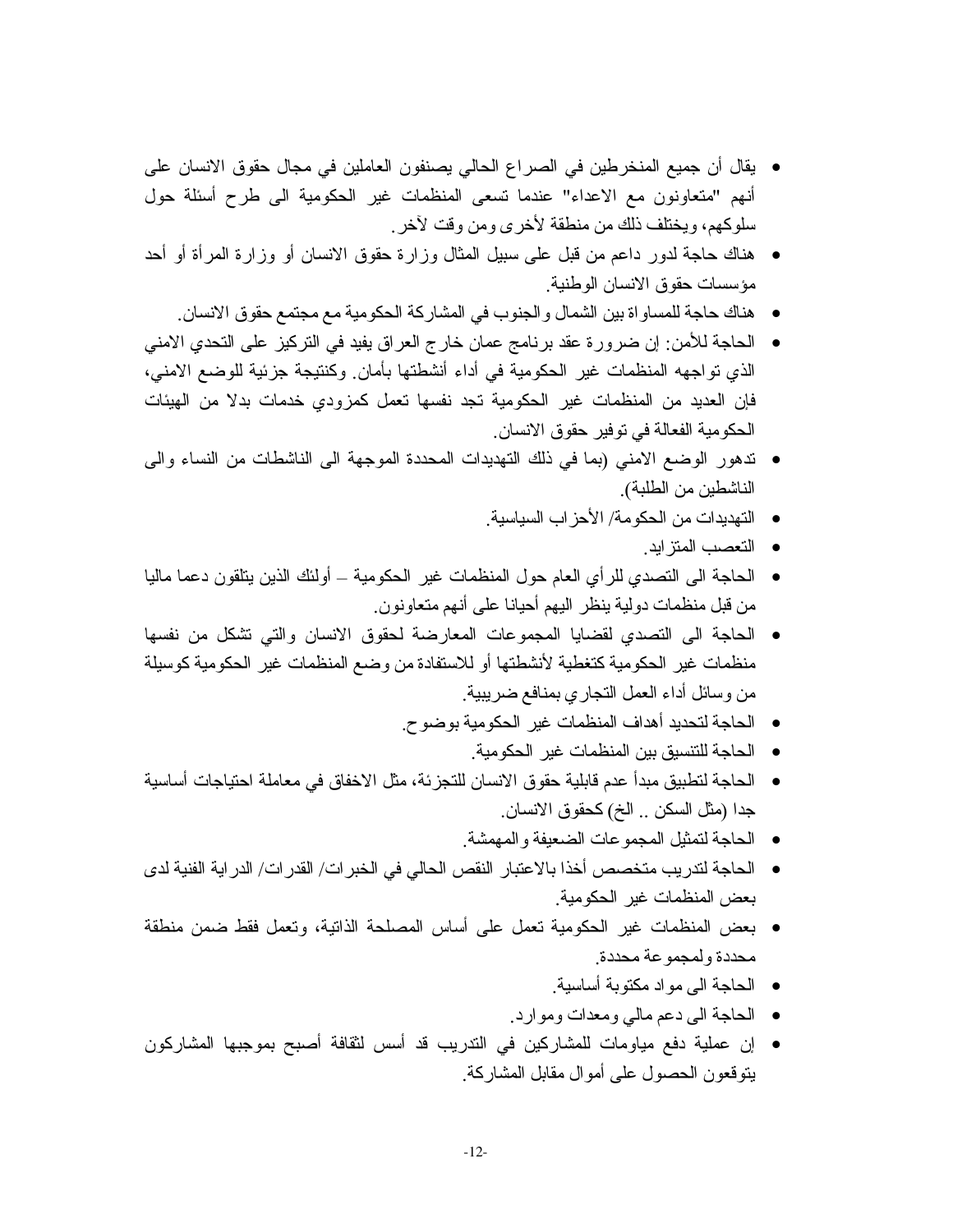- المنظمات الدولية ليست على علم بجميع المنظمات غير الحكومية الموجودة، وبالتالي لا تنخرط في عملها جميعا<sub>.</sub>
	- الحاجة الى تغطية اعلامية لقضايا حقوق الانسان الرئيسة والتصدي للتغطية الاعلامية السلبية.
		- أنظمة اتصال وطنية ضعيفة
		- الحاجة للتصدي للقيود القانونية الجنائية بخصوص الصحفيين.
- الحاجة للتصدي لوجود قوانين الطوارئ التي تتعارض مع معايير حقوق الانسان الدولية، وسلوك العاملين الذين يرون أنفسهم على أنهم فوق القانون –سواء كانوا عراقيين أم دوليين ِ
- المنظمات الدولية ليست على علم بكامل نطاق المنظمات غير الحكومية الموجودة، وبالتالي لا تنخرط في عملها.

# 4) التوصيات:

كان برنامج عمان خطوة أولية لما يجب أن يكون عملية مستمرة ومنسقة لدعم بناء القدرات للمنظمات غير الحكومية العراقية في مجال حقوق الانسان ٍ وان التحديات والفرص التي حددتها نماذج الطلبات والتي نوقشت في عمان تشكل الاساس لهذه النوصيات الاولية، والتي هي ليست شاملة بأي صورة من الصور وهي موجهة لأولئك الذين يخططون للدعم المستقبلي لبناء القدرات لمنظمات حقوق الانسان غير الحكومية في العراق مثل المانحين ومنفذي البر امج

ومن أجل تحقيق تأثير حقيقي ومستدام، يجب التخطيط لتتسيق مجد، ومعايير موحدة وملازمة طويلة الامد بواسطة الممولين الخارجيين وشركاء حقوق الانسان ويجب أن يشمل الدعم ليس فقط المساعدات المالية وانما أيضا النضامن السياسي الفعال مع المدافعين عن حقوق الانسان في العراق.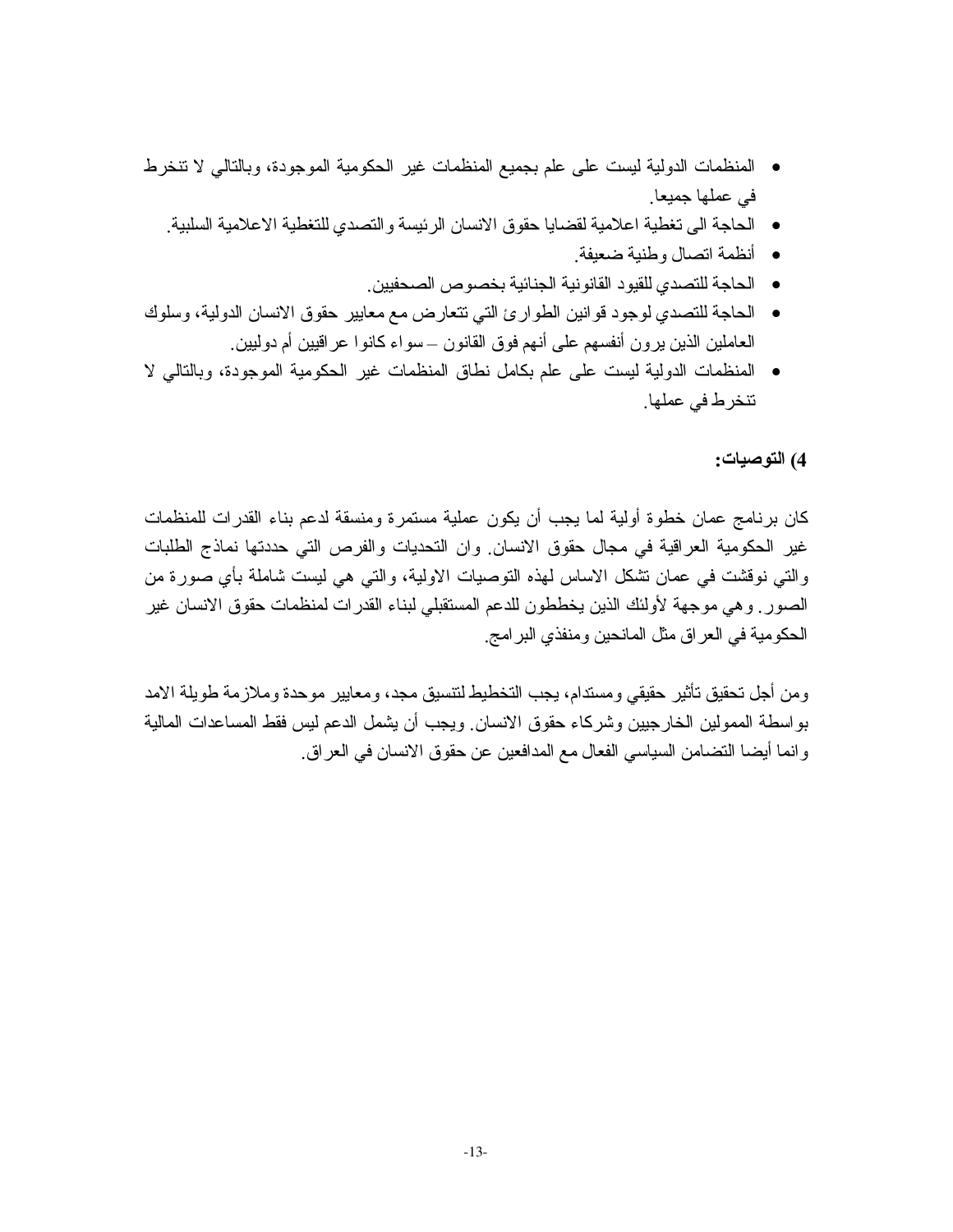# 1-4) التنسيق:

1-1-4 من بين التحديات العديدة التي ووجهت في التصدي لواقع حقوق الانسان في العراق هو ذلك الندفق لأعداد كبيرة جداً من الفاعلين والحاجة لتجنب الازدواجية في تصميم وتتفيذ دعم بناء القدر ات للمدافعين عن حقوق الانسان في العر اق ِ

نوصبي أن يتم تتسبق الدعم طوال دورة ادارة البرنامج، وهذا يشمل، على المدى القصير ، عملية منسقة من نقييم الاحتياجات. وهناك حالياً عمليات نقييم احتياجات متباينة ومخصصة تجرى وهي تستنزف الوقت والموارد من المنظمات غير الحكومية بسبب التكرار وبالمثل، يجب أن يكون النتسيق منتظماً حتى يتم تجميع الدروس المستفادة من عمليات تقييم الاحتياجات والبر امج تلك ويجب قيادة التتسبق بواسطة الخبرات الفنية العراقية والاقليمية والدولية في مجال بناء قدرات منظمات حقوق الانسان غبر الحكومبة

وثمة أولوية في هذه المرحلة وهي تعزيز فهم الأدوار المميزة، ولكن التكميلية، لمنظمات حقوق الانسان غير الحكومية وكذلك الحكومة في ظل الديمقر اطية. وفي هذا السياق، وبينما من الملائم أن تحتفظ وزارة مسؤولة بنظرة عامة رقابية على المنظمات غير الحكومية، فإن مجالات قضايا حقوق الانسان لم يتم التصدي لها بصورة كافية ِ الخ، و هذا يجب أن يتم تناوله بعناية لضمان أن لا يصبح رقابة غير ملائمة لأنشطة مجتمع مدنى شرعية وحيث سيتم بذل الجهود لتقوية الحكومة المركزية المنتخبة حديثًا في العراق، يجب عدم حصول الالتباس مع تشجيع الاعتماد غير الملائم من قبل المنظمات غير الحكومية على سلطات الدولة. وعلى الرغم من السهولة الادارية في نوجيه الدعم الى المجتمع المدنى من خلال وزارة من الوزارات، فإن مشاكل أساسية تتشأ من كون وزارة ما، أو وجود مفهوم بأن مثل نلك الوزارة هي "حارس بوابة" التمويل للمجتمع المدنبي هذا وإن عملية تقييم الاحتياجات، وتمويل القرارات، والتقييم الخ لمنظمات حقوق الانسان غير الحكومية لا تعتبر من حيث المبدأ أدواراً ملائمة لوزارة من الوزارات في السياق العراقي. فكبداية يجب بناء الثقة لدى المنظمات غير الحكومية عن طريق تضمين مدخلات مستقلة ضمن عملية اتخاذ القرار التي تؤثر على المنظمات غير الحكومية والدعم الى المنظمات غير الحكومية يجب أن يسعى الى نشجيع النعاون الملائم بينها وبين الوزارات والهيئات المعنية الأخر ي.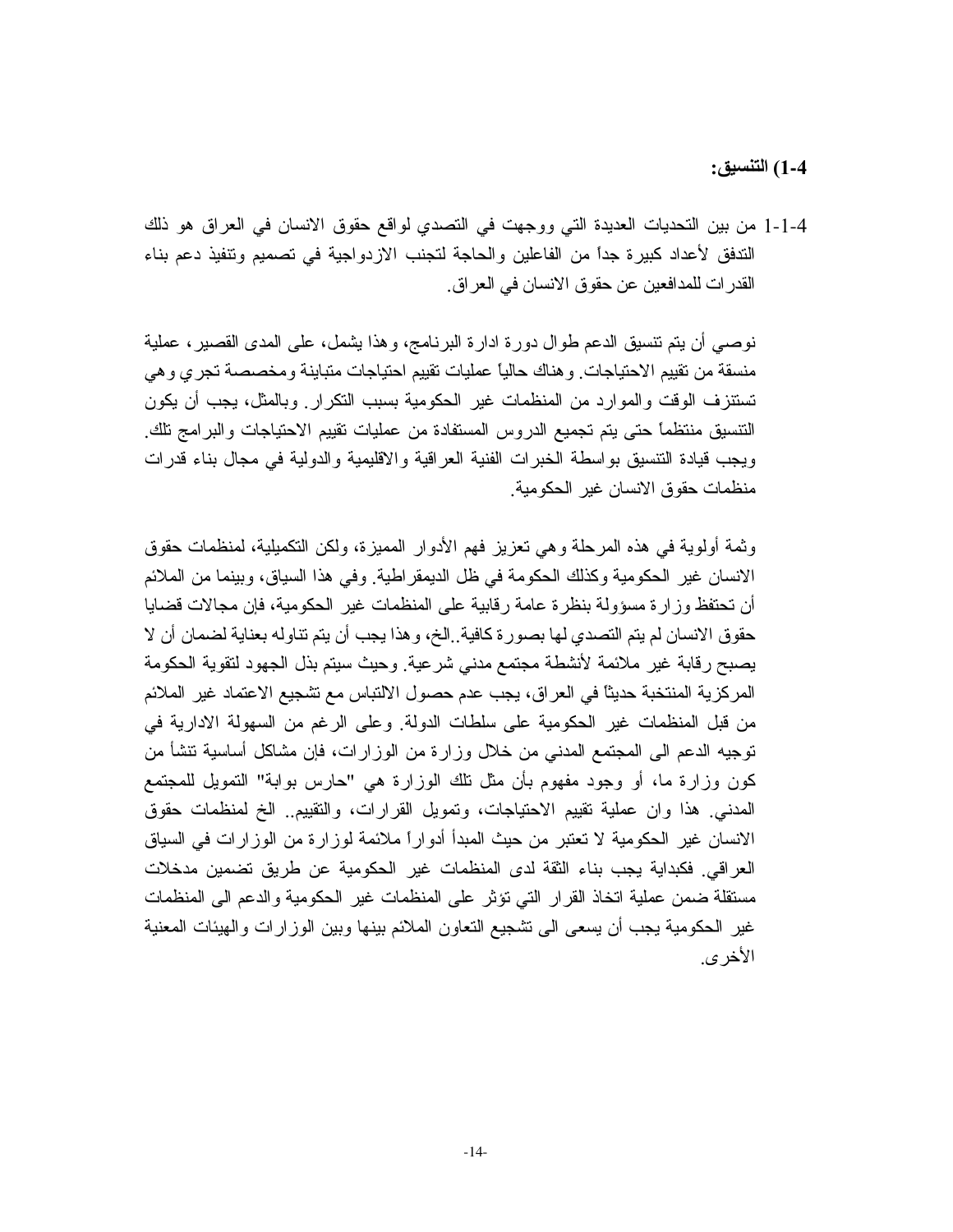ثمة دور هام لمكتب المفوض السامي لحقوق الانسان بلعبه في مثل هذه العمليات وقد باشر مؤخراً بمبادرة الترحيب بعقد اجتماع مشترك (مع وزارة حقوق الانسان العراقية) حول "وضع خريطة لأنشطة حقوق الانسان في العراق".<sup>(5)</sup>

وقد خصص الاجتماع للتصدي لاحتياجات الدعم لكل من المؤسسات الحكومية والمجتمع المدنى ولكنه بني بوضوح على افتراض أن الوزارة قد أجرت عملية تقييم احتياجات قدرات في مجال حقوق الانسان <sup>(6)</sup> وبالنظر الى تحديات القدرات التي تواجهها الوزارة نفسها، فإن هذا يعتبر افتر اضاً جو هرياً. فيما يتعلَّق باحتياجات المنظمات غير الحكومية، لم يكن المشاركون في برنامج عمان على وعي بأن عملية تقييم لاحتياجاتهم قد أجريت ولم يكن عندهم علم باجتماع جنيف وقد كنبو ا الى مكتب المفوض السامي لحقوق الانسان للتعبير عن قلقهم بالنسبة للفرصية التي تبدو ضائعة بالنسبة لعملية نشاركية وإن مكتب المفوض السامى لحقوق الانسان والوكالات الحكومية المختلفة الأخر ي لديها و زار ات عر اقية كنظر اء رئيسيين في مجال بناء القدر ات الحكومية. ولكن صدرت توصية باعطاء الاعتبار لتحديد أو تطوير القنوات غير الحكومية لدعم منظمات حقوق الانسان غير الحكومية في العراق (انظر ادناه).

2-4 مصداقية المانحين:

هناك حاجة الى عناية من نو ع خاص لضمان أن المانحين لا يقومون بفر ض أجندة حقوق الانسان في العراق ولا ينظر اليهم على أنهم كذلك. لأن ذلك قد يعطي مفعولاً سلبياً اذا ما اخذنا حقيقة الوضع السياسي حيث موضوع حقوق الانسان والنحول الى الديمقر اطية في العراق بواجه تحدياً على أساس أنه أجندة "أجنبية". ويجب أن يظهر الدعم على أنه يستند الى الالتزام بنية حسنة بموضوع التغيير الايجابي نحو حقوق الانسان وهذا يعتبر هاماً بشكل خاص بالنسبة لمصداقية تمويل حقوق الانسان الذي تقدمه الدول المحتلة بصورة مباشرة أو غير مباشرة وهناك عدد من الطر ق للعمل نحو تحقيق ذلك منها:

<sup>&</sup>lt;sup>5</sup> مكتب المفوض السامى لحقوق الانسان، جنيف، سويسرا، 13-14 كانون الأول 2004، البرنامج المؤقت والمذكرة الموجزة حول خلفية الاجتَماع. "مكتب الامم المتحدة للمفوض السامي لحقوق الانسان أراد أن يؤكد على دوره في العمل كنقطة محورية للجهات المعنية المختلفة في مجال حقوق الانسان في العراق وقد تم دعوة الحكومات المانحة المعنية، والمنظمات غير الحكومية الدولية، وأطرافٌ المجتمع المدني الأخرى المنخرطة في أنشطة حقوق الانسان في العراق لحضور الاجتماع لمناقشة مساهمات كل منها في العراق "

<sup>&</sup>lt;sup>6</sup> على سبيل المثال، <u>الجلسة 4:</u> "تقوية نظام حماية حقوق الإنسان الوطنبي – مع التركيز على المجتمع المدني". تشير مذكرة الإيجاز الى أن "الاجتماع قد تم نتظيمه بالتشاور الوثيق مع وزارة حقوق الإنسان العراقية. وليس القصد من الاجتماع هو تحديد الحاجات العراقية، وإنما يفترض أن عمليات تقييم مثل تلك الحاجات قد تم نتفيذها مع الجهات المعنية العر اقية. وسيتبادل المشاركون في الاجتماع الآن المعلومات حول كيفية التصدي لتلك الاحتياجات".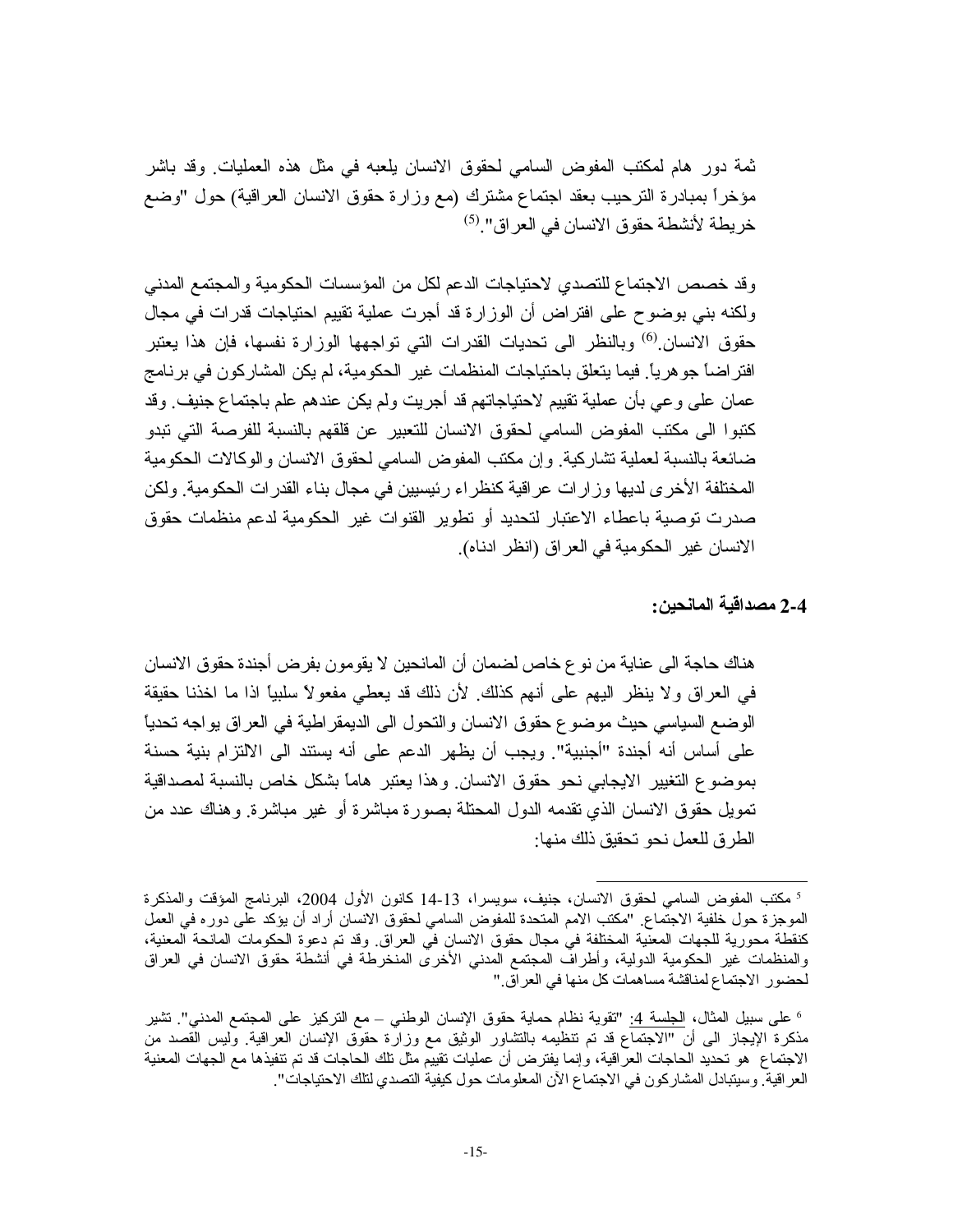الدر اسة المبكر ة لمدونة سلوك خاصة بالمانحين، و هذا يجب أن يبني على الخبر ات في أماكن أخر ي، وأن يقوم باعداد ذلَّك لجنَّة مشتَّركة من ممثلي المَجتمَّع المُدنى وممثليٌّ المأنحين وأن يُشمل آليات للمر أقبة والنَّوسط حيثما نشأت نز اعات فيما يتعلَّق بالبر امج ً هذا المُحتوى يجب تأسيسه على مبادئ حقوق الانسان ذَّات الصلة الأكبر ، بما في ذلك المعايير الدنيًّا المعترف بها مِّن قبل الجمعية العمومية للأمم المَّتحدة فيَّ قرار ها حول المدافعين عن حقوق الانسان، بما في ذلك الاعتراف الأساسي بـ "حق ومسؤولية الأفراد والمحموعات والمؤسسات على دعم احترام حقوق الانسان والحريات الأساسية وزيادة المعرفة بها على<br>المستويات الوطنية والدولية "<sup>(7)</sup>

- تأكيد الثقة بأن التمويل الخارجي بحد ذاته لا يؤثر على استقلالية المنظمات غير الحكومية بواسطة اليات تمويل البرنامج مثل مجموعات استشارية أساسية تشمل عراقبين موثوقين وأفراد ومؤسسات دولية
- التأكيد بأن دعم المانحين يعزز فهمأ بالنوافق فيما بين الاسلام ومعايير حقوق الانسان المعترف بها دولياً.
- التأكيد أن تمويل المدافعين عن حقوق الانسان في العراق من قبل الدول المحتلة ترافقه جهود ملحوظة في منع ومحاربة أية حصانة فيما يتعلق بأية مخالفات لحقوق الانسان من قبل قوات هذه الدول نفسها. والطريقة الأكثر فاعلية لدعم جهود منظمات حقوق الانسان غير الحكومية في العر اق هو أن نقوم القوى المحتلة نفسها باظهار النز امها بحكم القانون بشكل واضح.

3-4 مصداقية المنظمات غير الحكومية:

ويجب أن يكون الدعم مشروطاً بالنسبة للشركاء بصورة واضحة بحيث يكونوا فعلا غير حكوميين وملتزمين بعالمية حقوق الانسان وعدم قابليتها للتجزئة، كما يجب أن يكون المدافعون عن حقوق الانسان أنفسهم ممن يحترمون معابير حقوق الانسان ويحترمون حقوق أولئك الذين يعملون معهم، وكذلك فيما يتعلق بعدم التمييز … الخ

يجب نشر مبادئ إعلان الجمعية العمومية للأمم المتحدة حول المدافعين عن حقوق الانسان بحيث نصبح معروفة على نطاق واسع في العراق والى الجمهور ككل، والسلطات المحلية والاقليمية والوطنية وكذلك الـي القوى الامنية الـعراقيّة والمحتلة ونوصـي بأن يتبنـى المانـحون صـراحة ذلك الاعلان كدليل لـهم في تحديد الشركاء الملائمين ِ

● واذا ما أخذنا بالاعتبار الاستقطاب الموجود في المجتمع العراقي، فإن منظمات حقوق الانسان غير الحكومية ستواجه تحديات حقيقية في تطوير اعادة نظر للعلاقة مع الأنداد. ومع ذلك، يجب تشجيعها على در اسة وضع مدونة سلوك طوعية لأية منظمات حقوق انسان غير حكومية ناشطة

<sup>&</sup>lt;sup>7</sup> الاعلان حول حق ومسؤولية الأفراد والجماعات وأعضاء المجتمع في ترويج وحماية حقوق الانسان والحريات الأساسية المعترف بها دولياً، قرار الجمعية العمومية رقم 144/53 أ/آر في اس/144/53، 8 آذار 1999.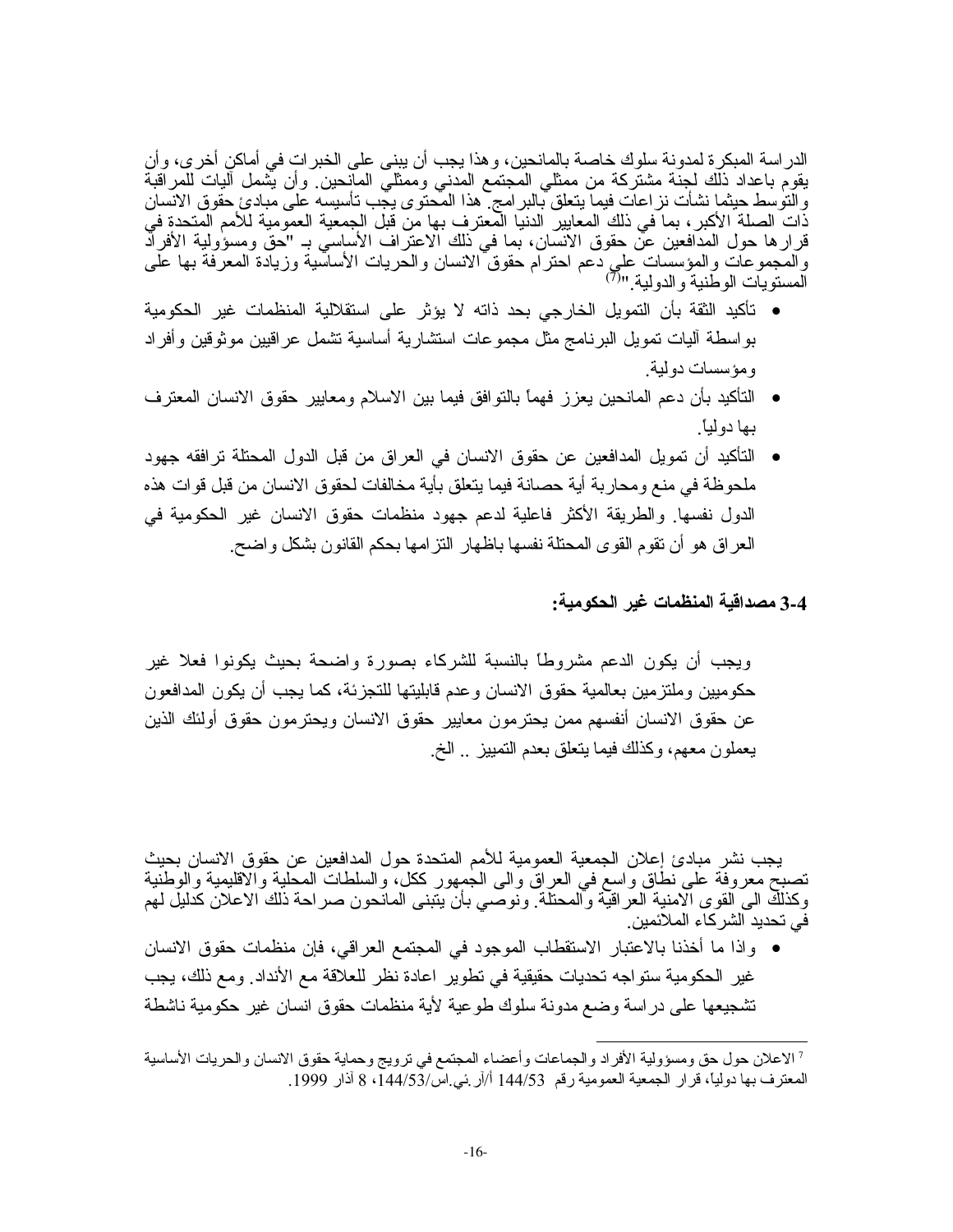في العراق (أكثر تحديدا من المدونة التي تغطي المجتمع المدني الاوسع)، تكون مرتبطة ربما بعملية وضع مدونة السلوك المقترحة الخاصة بالمانحين

- يجب أن يقتصر الدعم على منظمات حقوق الانسان غير الحكومية بالمعنى الكلاسيكي التقليدي، وهناك حاجة الى فهم شمولي لقضايا حقوق الانسان والمدافعين عن حقوق الانسان بحيث يتم توفير الدعم لكل أولئك الذين يشكلون محورا أساسيا في ضمان احترام حقوق الانسان. ويجب اعطاء اهتمام خاص في هذا الخصوص الى النقابات العمالية، والمعلمين، والصحفيين، والمختصين في المجال الطبي ... الخ.
- ويجب توخي اليقظة عند تقديم الدعم الى المجموعات التي ليست لها اولوية لأنها ليست ذات شعبية أو ينقصها التمكين وكذلك الى المسائل التي نكون نتائج حقوق الانسان بالنسبة لها غير مفهومة بشكل صحيح (من قبل المانحين أو المجتمع المدنى العراقي). (8)
- 2-3-4 يجب نشجيع المراقبة المستقلة والمنتظمة لعمل ونأثير تسجيل المنظمات غير الحكومية والاجراءات ذات العلاقة التبي تحكم المنظمات غير الحكومية العراقية وحيثما تم التعرف على وجود نأثيرات سلبية غير مقصودة، يجب اقتراح وتشجيع اجراء تغييرات لتحسين اطار العمل التنظيمي.
- 3-4-3 ويجب أن يتكامل الدعم المقدم الى المدافعين عن حقوق الانسان مع الدعم الذي يستهدف زيادة الوعي العام بحقوق الانسان والحاجة له والاعتراف بالدور المشروع للمدافعين عن حقوق الانسان وعملية زيادة الوعي هذه نتضمن أنشطة يوجد للمدافعين عن حقوق الانسان أنفسهم، ووسائل الاعلام، والنربويين، والسلطات الحكومية دوراً أساسياً نلعبه فيها.

4-4 الدعم المصمم خصيصا:

4-4-1)ر غم أن المنظمات غير الحكومية في جميع أنحاء العراق بحاجة الى الدعم من مختلف الانواع، يجب على المانحين أن لا يقيدوا دعمهم بالمنظمات غير الحكومية العراقية الأكثر رسوخا أو المتركزة في مناطق مثل الشمال وبغداد، الأمر الذي يشجع انتشار فكرة وجود نخبة من المنظمات غير الحكومية يهمها ارضاء المانحين ان خطورة أن يجد المانحون أنفسهم يتنافسون الى الوصول الى عدد محدود من المنظمات غير الحكومية ذات القدرات الادارية واللغوية لنلبية منطلبات المانحين الاجرائية يثير قلقا يتعلق بالقدرة على الاستيعاب والاعتماد على المانحين والاستدامة فإذا ما أخذنا حقيقة أن العديد من المنظمات غير الحكومية العراقية

<sup>&</sup>lt;sup>8</sup> من و اقع مئة نموذج طلب تم استلامها كجز ء من عملية الاختيار لبرنامج عمان، لم يحدد أي منها أولويات لقضايا مثل<br>إعادة إدخال عقوبة الاعدام، أو مضامين حقوق الانسان لعمليات الخصخصة الحالية في العراق، أو العر اقيين المحتجزين خار ج العراق ... الخ.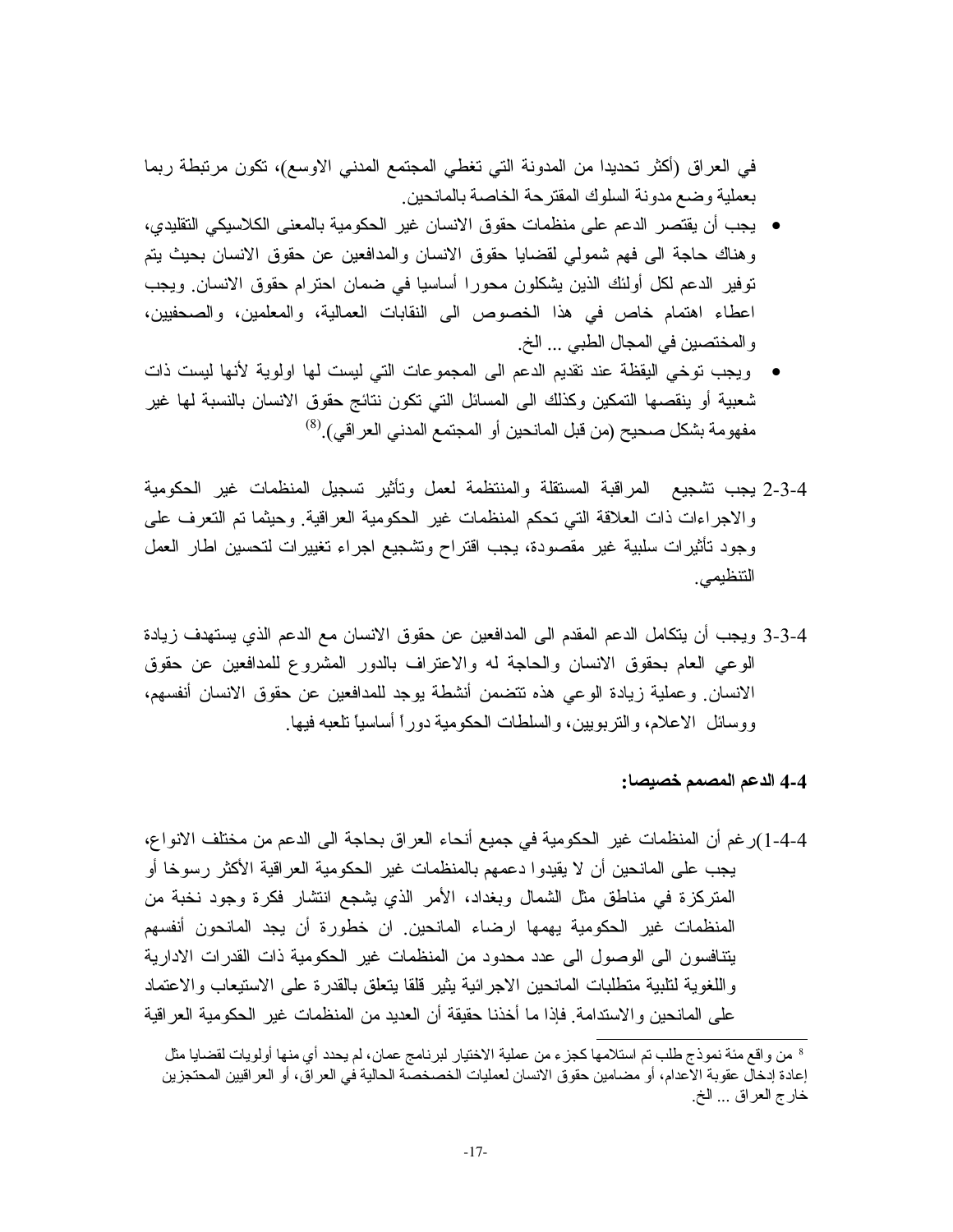هي كمية غير معروفة نسبيا، ومع عدم وجود سجل نتبع لإدارة المشاريع، فإن التمويل في سياق المجتمع المدني في العراق يجب الاقرار من قبل المانحين بأنه ينطوي على نسبة عالية من المخاطرة مما هو مقبول عادة للمانحين ولدافعي الضرائب النابعين لهم وبينما نوجد ثمة حاجة للتتسيق والتخطيط الاستر اتيجي على المستوى الوطني للتصدي للازدو اجية/الفجوات في الدعم المقدم الى منظمات حقوق الانسان غير الحكومية في العراق، فإن الاختلافات الواسعة في الخبرة حسب المناطق (مثل الشمال ــ الجنوب)، والموقع (حضري ــ ريفي) والنوع الاجتماعي، والايديولوجيا .. الخ، تعني أن هناك حاجة لاتباع منهج التخطيط المصمم خصيصا \_وليس التخطيط "الذي يناسب جميع الاحجام". بناء على هذا:

- يمكن تمويل المنظمات غير الحكومية لتتفيذ أنشطة تجريبية رائدة، تحت مظلة ودعم شريك معين يتم تسميته من المنظمات غير الحكومية العربية أو الاقليمية أو الدولية، يقوم بتوفير النوجيه والارشاد في نطوير خطط العمل، ونتفيذ عمليات النحليل القانوني للنتائج .. الخ.
- المتطلبات الاجرائية وكذلك المتعلقة بالتقارير يجب أن تكون محور تركيز الدعم المحدد  $\bullet$ الى منظمات حقوق الانسان غير الحكومية الجديدة أو الأقل تطور ا.
- القدرة على الهضم والاستيعاب للعديد من منظمات حقوق الانسان غير الحكومية في العراق هي غالبا متدنية لذا يجب أن تكون مخططات المنح الصغيرة مثل "مبلغ يمثِّل بذر ة'' إحدى الخيار ات المطر وحة.
- بجب أن يقتصر دعم المانحين الى المنظمات غير الحكومية العراقية على تمويل أنشطتها ِ في هذه المرحلة من تطور ها، فإن العديد من المنظمات غير الحكومية العراقية، إن لم يكن معظمها، تحتاج الى الأموال لتغطية تكاليف التشغيل (مثل الاتصالات، والنقل، المقرات، المعدات، أجهز ة تكنولوجيا المعلومات، الموظفين). ويجب أن تكون البر امج التي تتصدى تحديداً لمثل هذه الاحتياجات مكملة لغير ها ممن تكون أكثر تقييدا فيما يخص مثل هذه التكاليف

4-4-2)يجب أن يشجع الدعم التحالفات و المشار يع المشتر كة حيثما كان ذلك مجديا مثل تشكيل مجمو عات مشتركة من المنظمات غير الحكومية وكليات الحقوق، أو المنظمات غير الحكومية والحكومة المحلية ِ الخ، بالاضافة الى المز ايا الو اضحة من بناء الشبكات فإن هذا قد يعز ز ِ المساءلة ِ

4-4-3)يجب النتبه لضمان أن دعم المانحين لمشاريع منظمات حقوق الانسان غير الحكومية لا يؤثر على عمل المؤسسات الرئيسة الاخرى عن طريق استنفاذ المواهب من الجامعات والحكومة المحلية .. الخ.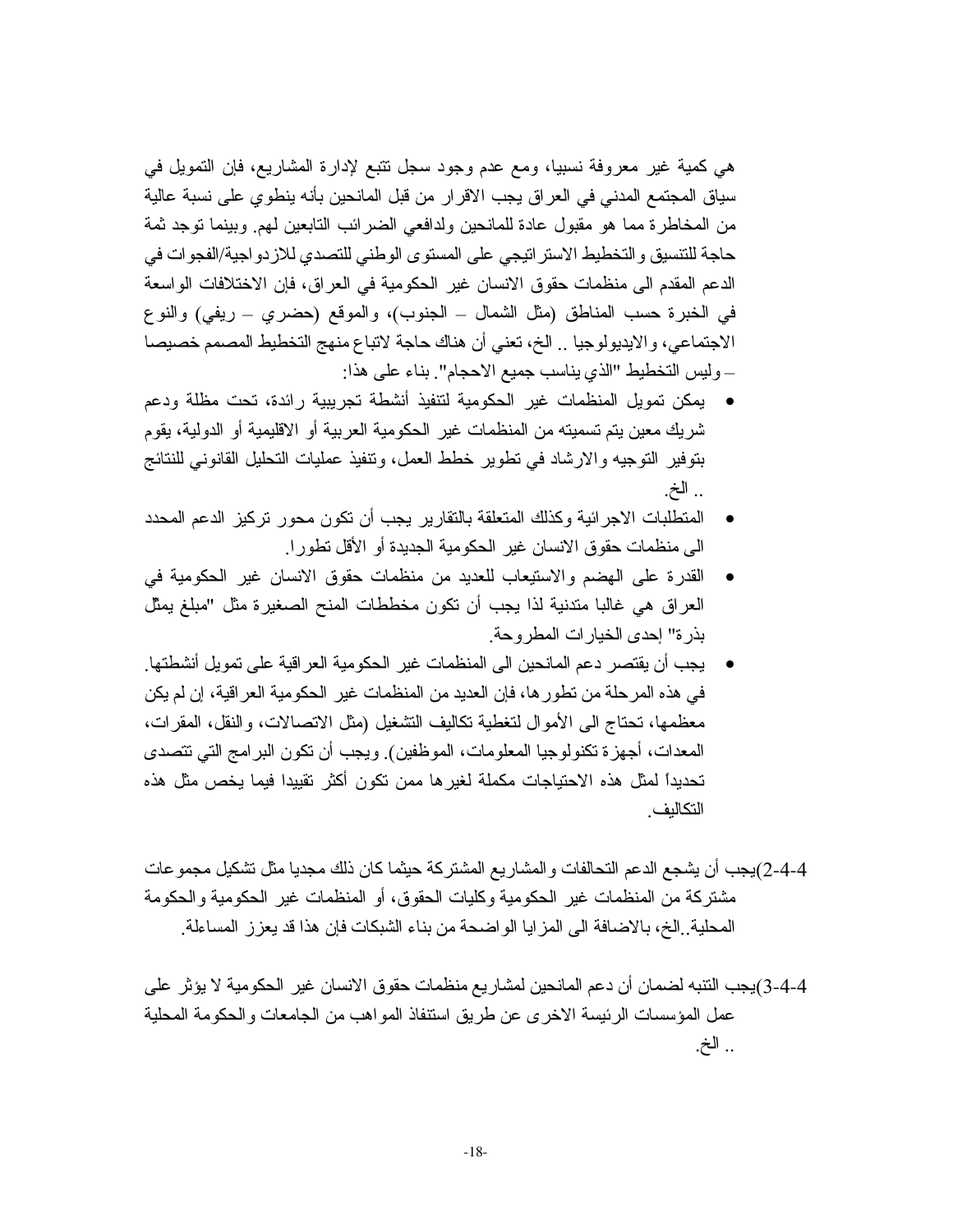4-4-4)هناك أولوية بأن يأخذ الدعم المقدم الىي المدافعين عن حقوق الانسان بعين الاعتبار النطاق الكامل للأنشطة المشر وعة التي يمكن نتفيذها سواء فيما يتعلق بالمدافعة، أو نتفيذ الحملات، أو الرقابة والرصد، أو المقاضاة الخ، وليس فقط التعليم أو الندريب وبالمثل، فإن الدعم المقدم الي المدافعين عن حقوق الانسان يجب أن لا ينتج عنه قيامهم بالنوسل الى الدولة كمقدمي خدمات أو تقديم الاعمال الخيرية بدلاً من ضمان الاحترام لحقوق الانسان ٍ وفي الوقت ذاته، يجب تعزيز نضافر الجهود عن طريق التخطيط للبرامج التشاركية على المستوى المحلي والتي تشمل مخاوف السلطات المحلية (جانب "العرض" من حقوق الانسان) ومخاوف مؤسسات حقوق الانسان في المجتمع المدنى (جانب "الطلب"). وإن مثل هذه البرامج المشتركة عند تعريفها بالشكل الصحيح سوف تعزز العلاقات العملية وفي الوقت ذاته تعزز الفهم للأدوار الخاصة بكل طرف

5-4) اهتمامات أمنية:

- 4-5-1)هناك خطر كبير بأن يخاطر المدافعون عن حقوق الانسان ويصبحون عرضة لمخاطر غير مقبولة نمس سلامتهم وسلامة أولئك العاملين معهم مثل الضحايا، والشهود من أجل نتفيذ النز اماتهم تجاه المانحين بالنسبة للمشاريع
- يجب نشجيع المنظمات غير الحكومية على أن نكون منفتحة وشفافة بالنسبة لمخاوفها الأمنية وأن تذكر للمانحين العوامل التي تجعلها غير آمنة في تتفيذ أنشطة المشاريع المتفق عليها
- يجب نقديم الدعم للمنظمات غير الحكومية في مجال الندريب الأمني، وتطوير الاجر اءات وكذلك نزويدها بالمعدات، وتكاليف أمن المنشأت، والمعدات، والبيانات .. الخ.
- يجب اعطاء أولوية لتبادل الخبرات مع المنظمات غير الحكومية العاملة في ظروف مماثلة في أماكن أخرى في المنطقة، وكذلك مع المنظمات غير الحكومية المتخصصة في نقديم الدعم بخصوص القضايا الأمنية

6-4) حق المشاركة: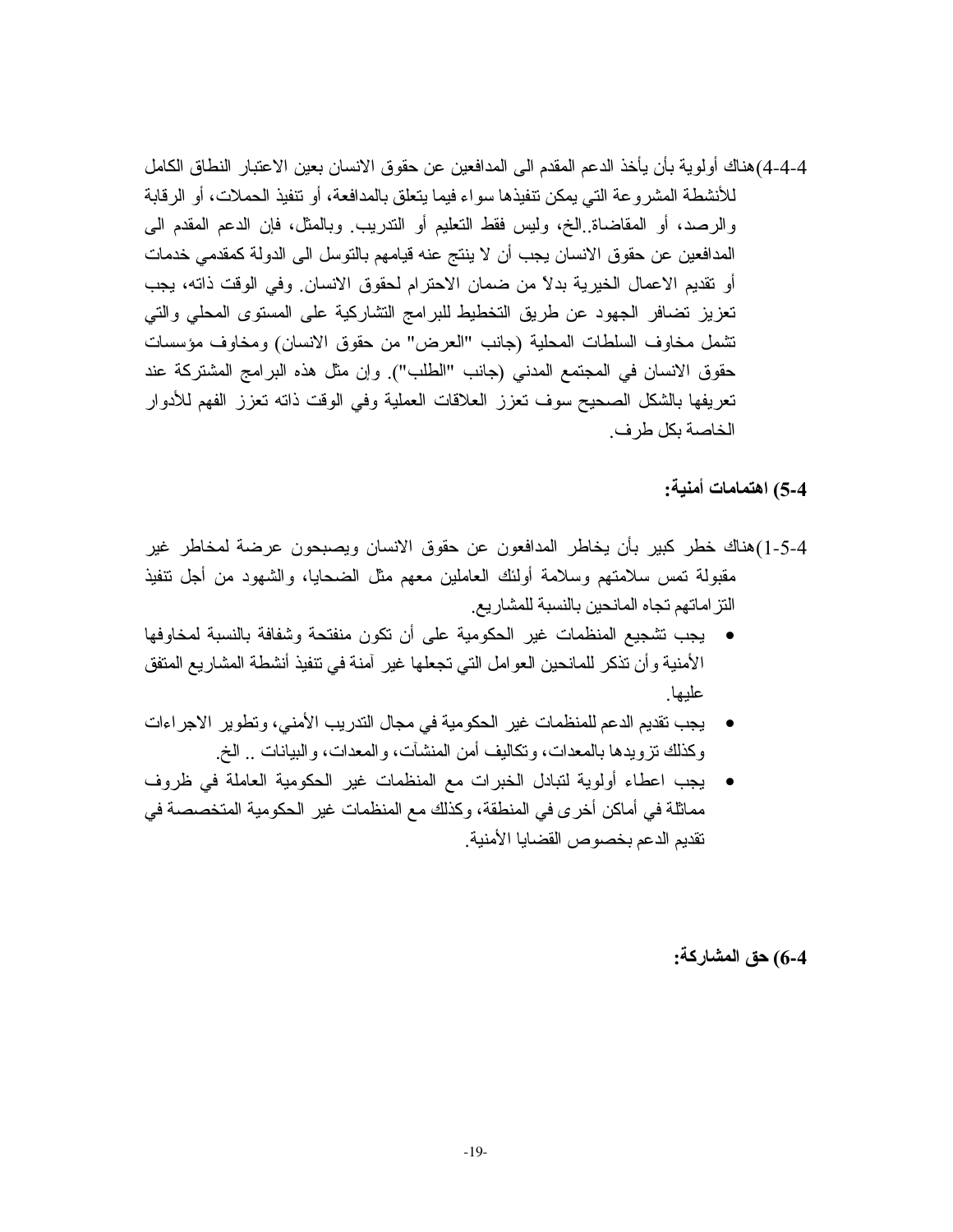4-6-1)حق المشاركة في القرارات التي نؤثر على حياة المرء هو أولا عنصر جوهري في الكرامة الانسانية ومفتاح التمكين ــ الأساس الذي يمكن بموجبه تحقيق التغيير ٍ إنه يشكل وسيلة للتمتع بحقوق الانسان و هو أيضا بحد ذاته يشكل حق من حقوق الانسان .<sup>(9)</sup>

المشاركة تتعلَّق أساسا بالسيطرة: من يتخذ القرارات، وأين، وكيف. إن تمكين تلك المجموعات المستثناة هو المفتاح لتحقيق التغيير المستدام في مجال حقوق الانسان ، بما في ذلك از الـة الفقر . وإن الدعم المستقبلي للمدافعين عن حقوق الانسان في العراق بِثيرٍ قضايا احترام هذا الحق بالمشاركة من قبل الدولة، ومن قبل قوات الاحتلال، ومن قبل المتمردين، وكذلك من قبل الجهات الدولية المتدخلة في العراق والتي نتم باسم تحسين وضع حقوق الانسان.

- 4-6-2)لا تقتصر المشاركة ذات المعنى على الاقتراع في الانتخابات، وانما هي عملية دمج مستمرة كما أنها نركز على كل من الوقت والموارد وهذا يجب أن ينعكس في عملية توزيع الموارد. فهي نشمل:
- البحث بنشاط عن أصوات أولئك الذين يحملون وزنا معنويا أكبر في العراق (ليس فقط بعض المنظمات غير الحكومية في بغداد أو كردستان العراقية)، ومن ثم ضمان أن هذه الأصوات مسموعة ولها تأثير حقيقي.
- ضمان المشاركة في تشخيص المشكلات التي يجب التصدي لها؛ تصميم التدخلات الدو لية و تقييم التأثير على حقو ق الانسان لمثل تلك التدخلات ِ
- ادراك أن المشاركة حتى تكون ذات معنى فإنها يجب أن تتبع مبادئ التوجيه الرئيسة؛ وكذلك مدخلات على المستوى المحلي والدولي، والمشاركة كعملية مستمرة، وعدم النَّمبيز ونيسسير سبل الوصول الفاعل الى المعلومات مثل هذه المشاركة ذات المعنى لا "تحدث" هكذا ببساطة، وإنما يجب التخطيط لها بفاعلية كجزء من المرحلة الانتقالية في العراق، حتى عندما لا نكون منوقعة أو مطلوبة. وهكذا فإن نوعية المشاركة في المناقشات الرئيسة ــ وأكثر ها عجالة هو صياغة الدستور، بشكل قضية مركزية. وإن

<sup>&</sup>lt;sup>9</sup> انظر **حق المشاركة في مجال حقوق الانسان الدولية**، الشبكة الدولية لحقوق الانسان (مناقشة السياسات)<sub>.</sub> ان المشاركة هي مفهوم مركب ومستعرض متأصل في معظم قوانين حقوق الانسان الدولية، بما في ذلك: حق التعبير ، والاتحاد ، والنجمع، وحق النعليم، ونلقى المعلومات وافشائها، ونقرير المصير، والنزام الدول الأعضاء بجعل النز امانهم المنعلقة باتفاقية حقوق الانسان معروفة على نطاق واسع، وكل ذلك قائم على مبدأ عدم التمييز <sub>.</sub> كما يشار الى المشاركة بطرق محددة تشمل الاعلان العالمي لحقوق الانسان (المادة 21 –حق المشاركة في الحكومية، وإرادة الشعب كأساس لسلطة الحكومة، وحق الاقتراع)؛ والعهد الدولي حول الحقوق المدنية والسياسية (المادة 25 – حق المشاركة في انتاج الشؤون العامة، الاقتراع)؛ واتفاقية حقوق الطفل (المادة 12 من مبادئها الأساسية احترام وجهات نظر الطفل، والمادة 15 "الفضاءات الأمنة" التي يمكن التعبير عنها فيها)؛ واتفاقية الغاء التمييز ضد المر أة (مشاركة البنات في مبدأ "الاعتبار الأعلى" بينما المادة 14 تشير الى مشاركة المر أة الريفية في الحياة العامة والسياسية في مجتمعاتها، وتَحديداً في تصميم وتتفيذ التخطيط التتموي).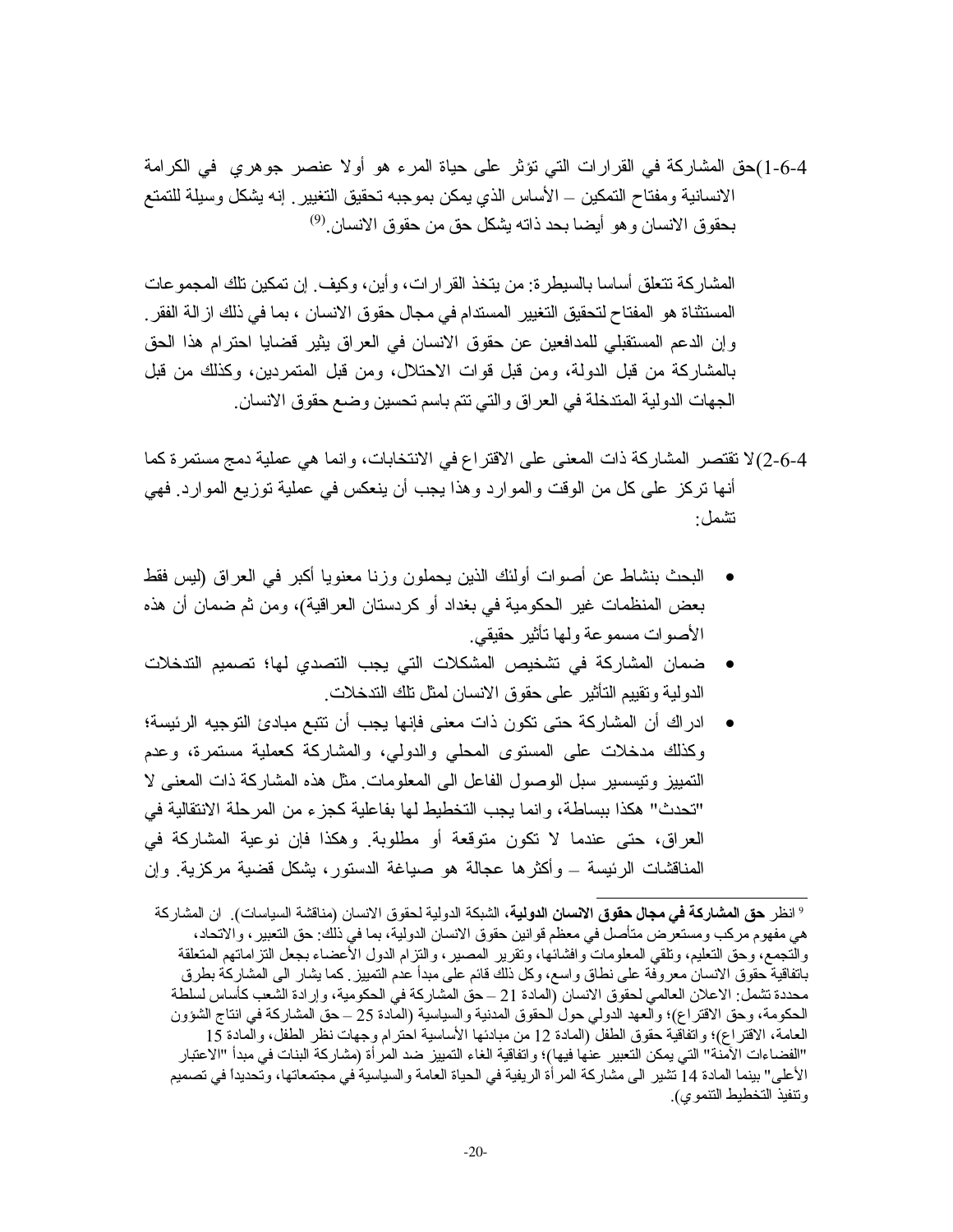ضمان احترام حق المشاركة يوفر مجموعة من التحديات حيث يكون المجتمع المدنى ممزقًا بصورة كبيرة. ومع ذلك فإن الحاجة الى توفير الدعم للمشاركة الفاعلة تكون مطلوبة تحديداً بدرجة قصوى عندما يكون المجتمع المدنى ضعيفاً.

- يجب نوفير الدعم لضمان المشاركة ذات المعنى في عملية صياغة الدستور، من خلال المؤتمرات، وحملات المنظمات غير الحكومية والاعلام .. الخ وهذه يجب أن تبني على الخبرة في دول أخرى حيث ساهمت فيها المنظمات غير الحكومية بفاعلية في صياغة الدستور مثل جنوب أفريقيا. ويجب أن لا تقتصر المعلومات المقدمة من المدافعين عن حقوق الانسان على صياغة قسم "وثيقة حقوق" في الدستور ، إذا ما أخذنا بالاعتبار أن من نقاط القلق المركزية ستكون أليات/ هياكل تنفيذ أية وثيقة حقوق ِ
- وبصورة مكافئة، يجب عند تقديم الدعم إعطاء أولوية للمشاركة في حوار وطني حول ما إذا كان بإمكان مؤسسات حقوق الانسان العراقية الجديدة أن نلعب دوراً ايجابياً وكيفية ذلك. فالتجارب في المناطق الأخرى نبرز أن نقص المعلومات المبدئية في مثل هذا التخطيط و"تملك" مثل نلك اللجان ومحققي الشكاوي بخصوص حقوق الانسان .. الخ، يمكن أن ينتج عنه عدم ثقة من قبل المجتمع المدنى وإن الافتر اضات المتعلقة بالجدارة في مثل تلك المؤسسات يجب أن لا تتجاهل أولوية أن المدافعين عن حقوق الانسان يجب اقناعهم بهذه الجدارة (حيثما تم اثباتها) والحاجة الى الوضوح فيما يتعلق بالوظائف ذات العلاقة .. الخ.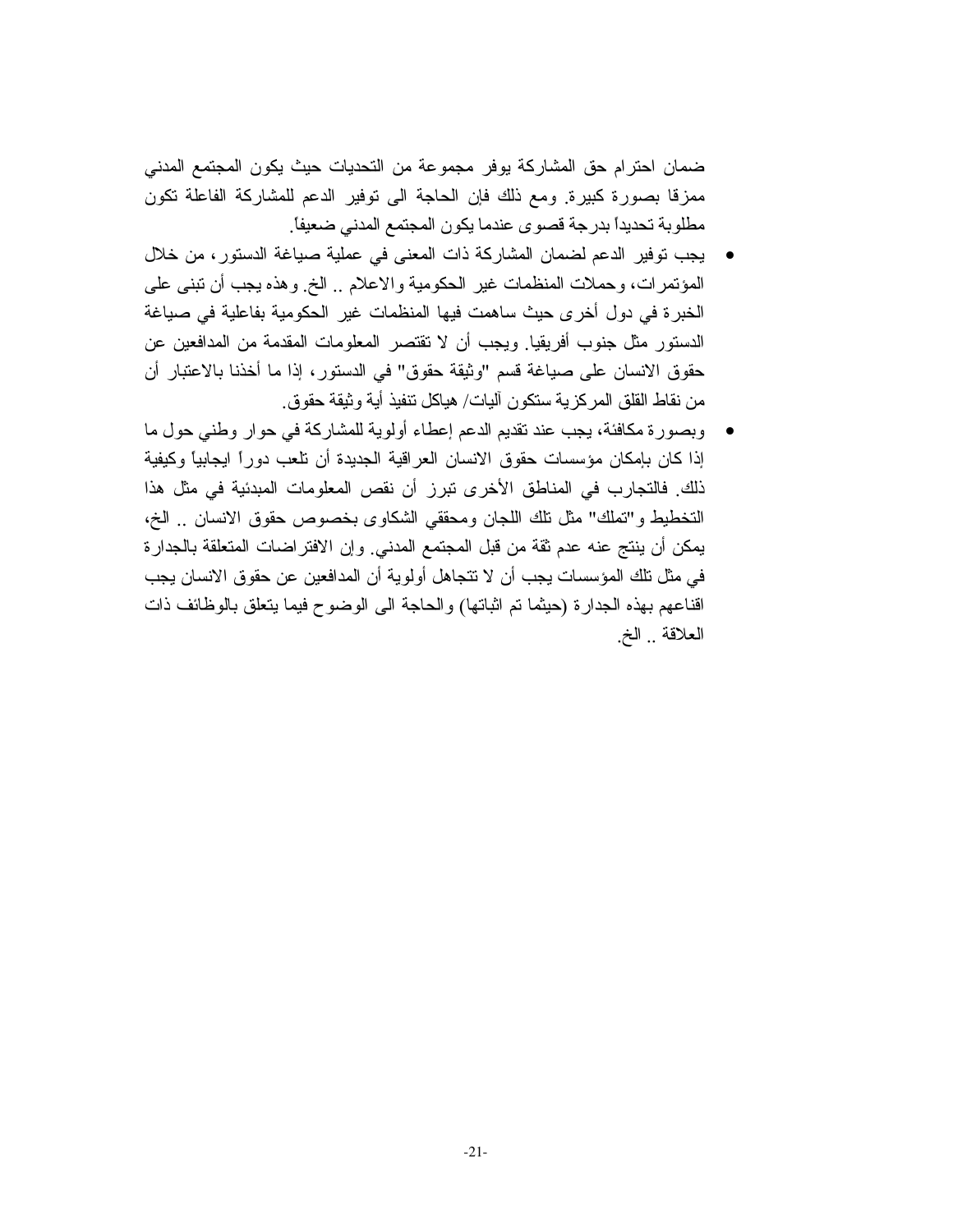# 7-4) تشكيل شبكات المنظمات غير الحكومية:

- 4-7-1) إن وجود "مساحة" للمدافعين عن حقوق الانسان حتى يعبروا عن ويناقشوا وجهات النظر المختلفة فيما بينهم في مناخ ايجابي و أكاديمي يعتبر بحد ذاته هاما جدا في السياق الحالي.
- فالخيارات نشمل الدعم لعمليات المشاورة المحلية التي نقودها المنظمات غير الحكومية لنحديد الاولويات والحلول المقترحة، والقيام أثناء العملية بتعزيز المعرفة حول طبيعة ووضع حقوق الانسان ومنظمات حقوق الانسان غير الحكومية (الندريب، النقارير الاعلامية/ المقابلات، بر امج التلفاز والاذاعة، المنافسات في كتابة المقالات بين الطلبة.. الخ).
- إن عقد مؤتمر سنو ي للمدافعين العر اقيين عن حقوق الانسان بهدف الجمع بين العر اقيين ونظرائهم من المنطقة العربية يمكن أن يساعد في النشبيك والمشاركة بالمؤهلات والخبر ات دون الحاجة الى أن نكون هناك شبكة رسمية. ويمكن نكييف ومهايئة نماذج مختلفة لمثل تلك المؤتمر ات من مناطق أخرى.
- يجب أن يؤخذ الدعم بالاعتبار لتمكين المدافعين العراقيين عن حقوق الانسان لتطوير مواقف مشتركة وحضور مناسبات حقوق إنسان دولية لتقديمها/ التأثير على الأخرين الحاضرين مثل مفوضية الأمم المتحدة لحقوق الانسان ِ الخ

### 8-4) تنسيق التدريب والمواد:

- 4-8-1) لقد بدأ ندريب المدافعين العر اقيين عن حقوق الانسان بما في ذلك "تدريب المدربين". وإذا ما تم تكر ار التجربة في المناطق الأخرى، فمن المحتمل أن يشمل ذلك آلاف الناس المدربين في سياق مئات ورش العمل المخصصة وبالقليل من الانسجام وبنكر ار كبير وبوجود مدافعين عن حقوق الانسان ينفقون وقتا كبيرا أكثر من المطلوب في ندريب عام. يجب توفير "غرفة مقاصة" نتولى نتسيق عمليات التدريب على حقوق الانسان نهدف الى التصدي للدروس التي تمت الاستفادة منها من مواقف مماثلة في أماكن أخر ي وتتولى نتفيذ وظائف مثل:
	- تخطيط التدريب على أساس التقييم المنتظم للاحتياجات.
	- النعر فعلى الأشخاص المرجعيين الذين نتم التوصية بهم.
	- توفير الفرق المتنقلة من مدربي المدربين كإسناد للمدربين الجدد ِ
- توفير مصدر مرجعي حول أفضل الممارسات في مجال الندريب على حقوق الانسان لكل من منظمات حقوق الانسان غير الحكومية والجهات الحكومية المسؤولة عن التدريب على حقوق الانسان (مثل الشرطة، والسلطات المحلية).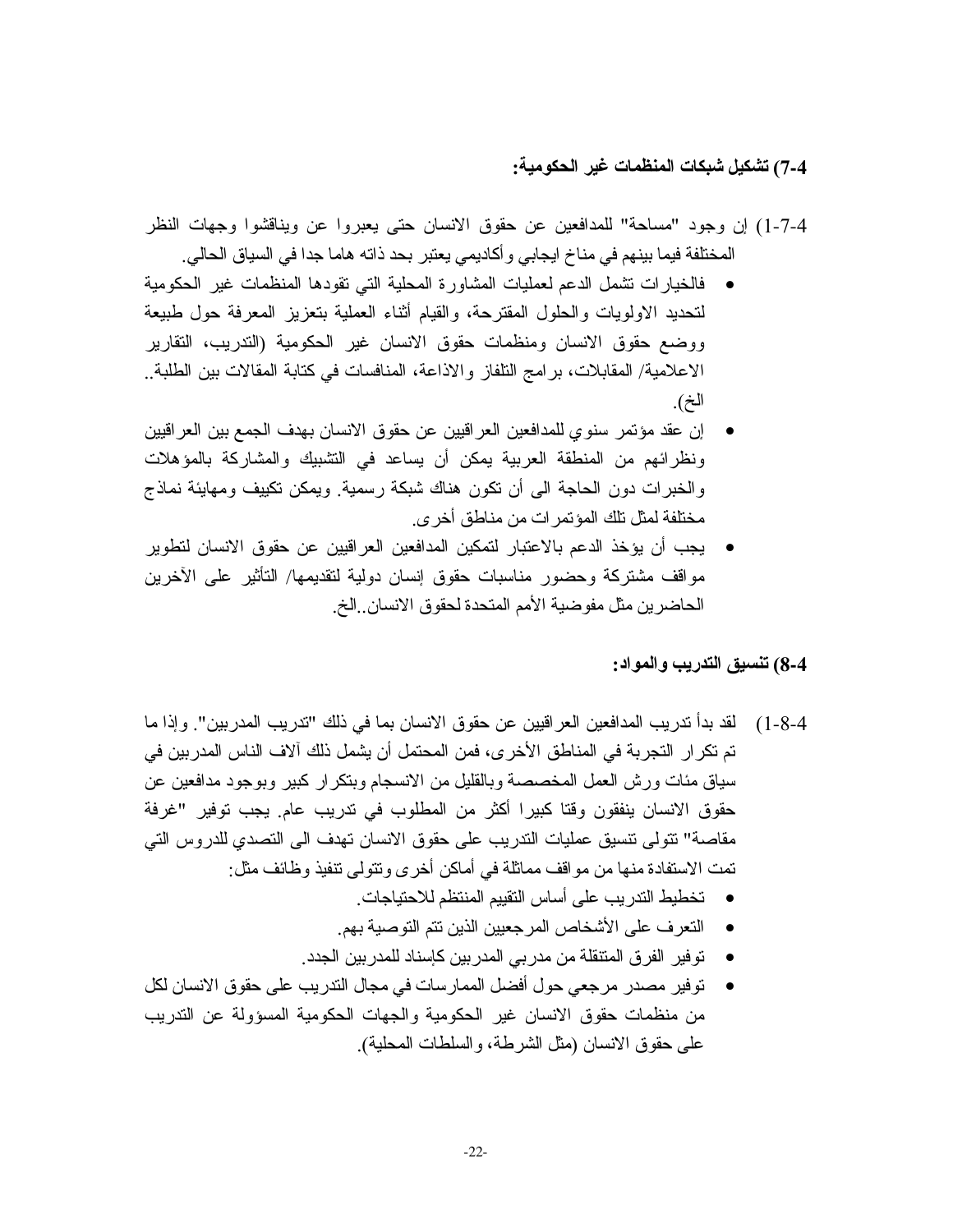- توفير نقطة تجميع محورية للمواد المرجعية ووحدات التدريب لتحقيق التوفير الاقتصادي عن طريق إناحة هذه المواد والوحدات للمشاريع والمنظمات غير الحكومية الأخرى تحديد مواد حقوق الانسان الاساسية وكذلك المواد الاساسية المتعلقة بإدارة المنظمات غير الْحَكُومِية، والأُمُور الادارية، والأمن، وجمع الأُموال .. الخ، الْمَنوفِرة باللُّغة العربية وتتسيق اجر اء التر جمات اللاز مة <sup>(10)</sup>
- توثيق من نم ندريبهم وعلى ماذا ¸ الخ، على شكل فاعدة بيانات نتيح للمنظمات غير الحكومية التعرف على المدربين لتقديم تدريب لاحق وتعزيز الاتصالات مع كليات الحقوق والمؤسسات الأخرى ذات العلاقة باحتياجات الندريب للمنظمات غير الحكومية
- نتظيم الندريب الدوري في العراق (المدارس الصيفية .. الخ) كوسيلة بناء قدرات المنظمات غير الحكومية وتشجيع بناء الشبكات بين المنظمات غير الحكومية
- 2-4-2) بالإضافة الى بيت المقاصة للتدريب المذكور ، يجب الأخذ بالاعتبار تقديم التدريب الى مر اكز الْبِحْثُ والْمُوارِد (بَعْضَهَا قَدْ يَسْتَدْ الَّـي الْمُؤْسَسَاتْ الْتَرْبُويَةْ وَمَرْاكَزْ الْتَوْثيق الموجودة حاليًّا). وهذه سوف تخدم كموارد لمنظمات حقوق الانسان غير الحكومية وتشجع الأكاديميين والطلاب على الانخر اط في أنشطة المنظمات غير الحكومية. مثل هذه المر اكز يمكن أن تركز على قطاعات/قضايا مختارة (مثل العدالة الجنائية) أو مجموعات محددة (مثل الأقليات أو المر أة/الطفل) ويمكن أن نشمل مثل هذه المراكز مواد مرجعية، وأماكن لقاء ومعدات ندريب وأن تكون متاحة للمنظمات غير الحكومية.
- 3-4-3) وبالمثل، فإن المشاركة المستهدفة من قبل المدافعين العراقيين عن حقوق الانسان في دورات الندريب للمنظمات غير الحكومية فيما وراء البحار لمها دور تلعبه في الوقت الراهن، فإن تقديم الطلبات في مثل هذه الدورات من قبل المنظمات غير الحكومية العراقية يستند الى سهولـــة الدخول الـي الانترنت، والـي توفر مهارات لغوية واتصـــالات

أكثر من كونها عملية منظمة لتحديد الأشخاص الأكثر ملاءمة للدور ات الملائمة <sup>(11)</sup> وبجب ربط المشاركة في مثل هذه الدورات بتطوير وتشكيل كادر من مدربي المنظمات غير

<sup>10</sup> كجز ء من برنامج عمان فإن الشبكة الدولية لحقوق الانسان نعمل على تجميع مواد حقوق انسان أساسية لموقع على الانترنت باللغة العربية حول حقوق الانسان وبناء قدرات المنظمات غير الحكومية، بما في ذلك الوثائق وعناوين مواقع على الانترنت وفي ضوء الصعوبات الحالية التي يواجهها الدخول الى الانترنت في العراق وتكاليف التحميل، فقد تم اتخاذ قر ار مع المركز الثقافي البريطاني لانتاج نسخة سي دي ر و مسيتم توزيعها عبر المشاركين في بر نامج عمان ومعار فهم ويهدف هذا القرص (الـ سي دي روم) لاحداث توازن بين الحاجة المباشرة لمواد أساسية وعملية تجميع مواد مستمرة أكثر شمولية.

<sup>11</sup> على سبيل المثال دورات قصيرة حول حقوق الانسان مدتها فصل دراسي في المملكة المتحدة في جامعات نوتنغهام وبيرمنغهام؛ وكذلك مجموعة من الدورات والمدارس الصيفية القصيرة حول حقوق الانسان (باللغة العربية) توفرها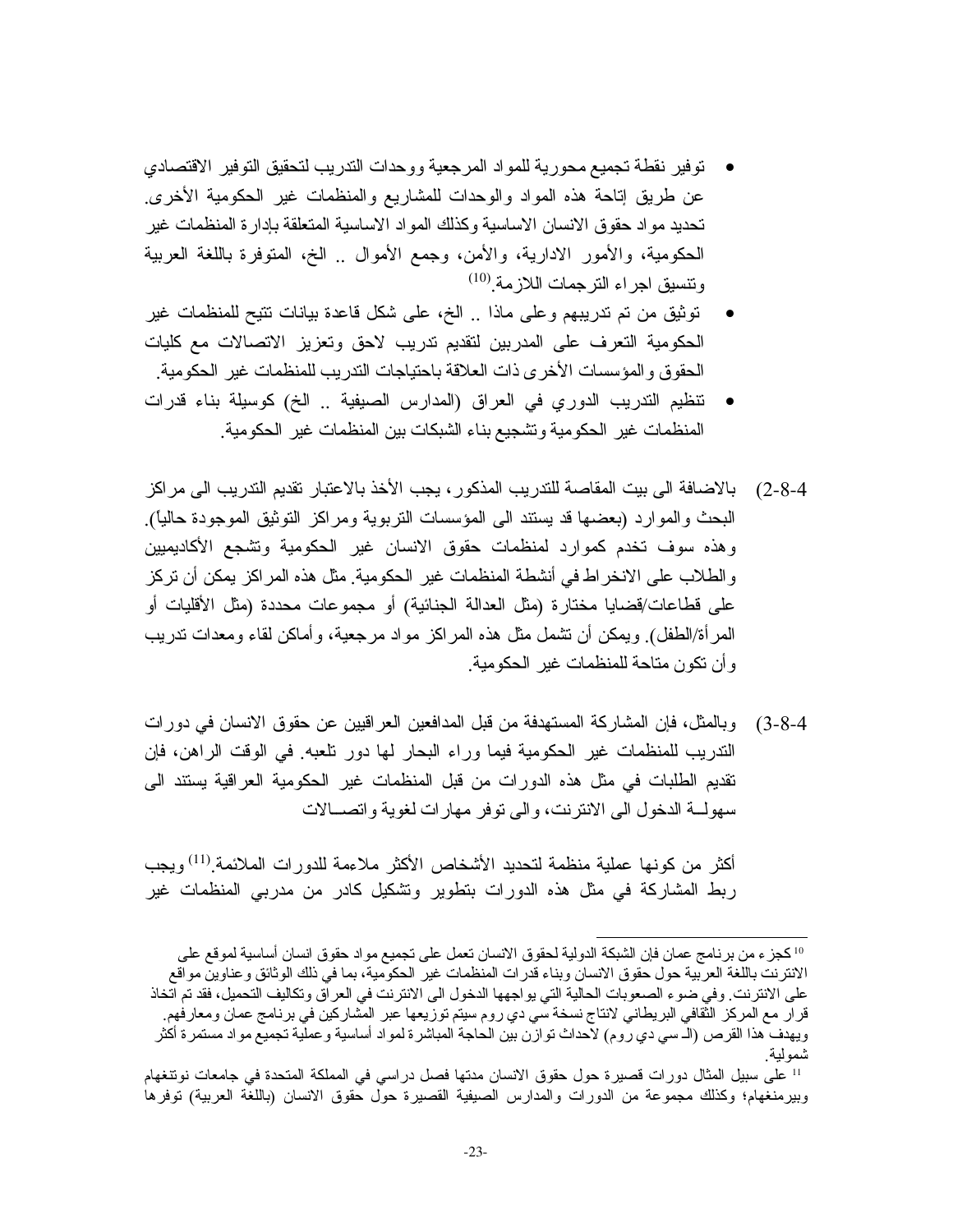الحكومية بمشاركين يتم اختيار هم وتعليمهم ليكونوا في موقع يؤهلهم للعودة الى تقديم التدريب الى الآخرين.

4-4-4) دعم البعثات التدريبية والدراسية الداخلية مع المنظمات غير الحكومية الاقليمية والدولية: وهذه نكاد نكون الوسيلة الأكثر فاعلية إن كانت خطة منظمة يتم وضعها مع المنظمات غير الحكومية المعنية بالتدريب يجب أن يتوفر لدى المنظمات غير الحكومية المضيفة شروط مرجعية واضحة وأن يدفع لهم مقابل وقتهم وإشرافهم على طلاب الدراسة الداخلية. وإن خطة منظمة سوف تهدف الى ضمان وضع المبعوث الداخلي الملائم في المنظمة غير الحكومية الملائمة ...الخ وفي الوقت ذاته، فإن المبعوثين من خارج العراق يمكن تمويلهم ليكونوا مسؤولين عن المشاركة في منظمات حقوق انسان غير حكومية عراقية للمساعدة في عمليات بناء الشبكات الدولية، وتحليل حقوق الانسان ...الخ.<sup>(12)</sup>

5) الخاتمة:

كما نم النَّاكيد عليه خلال هذا النَّقرير ، فإن برنامج عمان كان بمثابة الخطوة الأولية لما يجب أن يكون عملية أطول مدى وأوسع لمساعدة منظمات حقوق الانسان غير الحكومية العراقية في تحديد احتياجاتها في بناء القدرات وهذه العملية يجب تعميقها وتوسيعها بصورة منتظمة بالتتسيق مع المجموعة الواسعة من الشركاء المعنيين سيتم توزيع هذا التقرير باللغتين العربية والانجليزية للمشاركين في برنامج عمان، والـي مقدمـي الطلبات الأخرين، والـي وزارة حقوق الانسان الـعراقية، والـي (DFID) والمركز الثقافي البريطاني، ووكالات الأمم المتحدة المعنية، والمفوضية الأوروبية، وكالات النتمية والسفارات في العراق ومنظمات حقوق الانسان الدولية والاقليمية والأمل معقود بأن نساهم هذه النوصيات الأولية بانعكاساتها على عملية بناء القدرات التي تقوم بتنفيذها الجهات الفاعلة المشاركة في تقديم الدعم لحقوق الانسان في العراق وكذلك المدافعين العر اقيين عن حقوق الانسان أنفسهم.

المنظمة غير الحكومية الكائنة في جنيف وهي الخدمة الدولية لحقوق الانسان، وكذلك المعهد العربي لحقوق الانسان؛ بالاضـافة الى دور ات در اسة عن بعد مثل تلك التي يقدمها اتحاد التثقيف بحقوق الانسان ِ

12 على سبيل المثال خريجي درجات الماجستير في حقوق الانسان. بالاضافة الى بناء قدرات الأفر اد المعنيين فإن مثل هذه البعثات الدر اسية والتدريبية الداخلية يمكنها أن تساهم أيضـا في بنـاء الشبكات بين المنظمات غير الـحكومية ـ